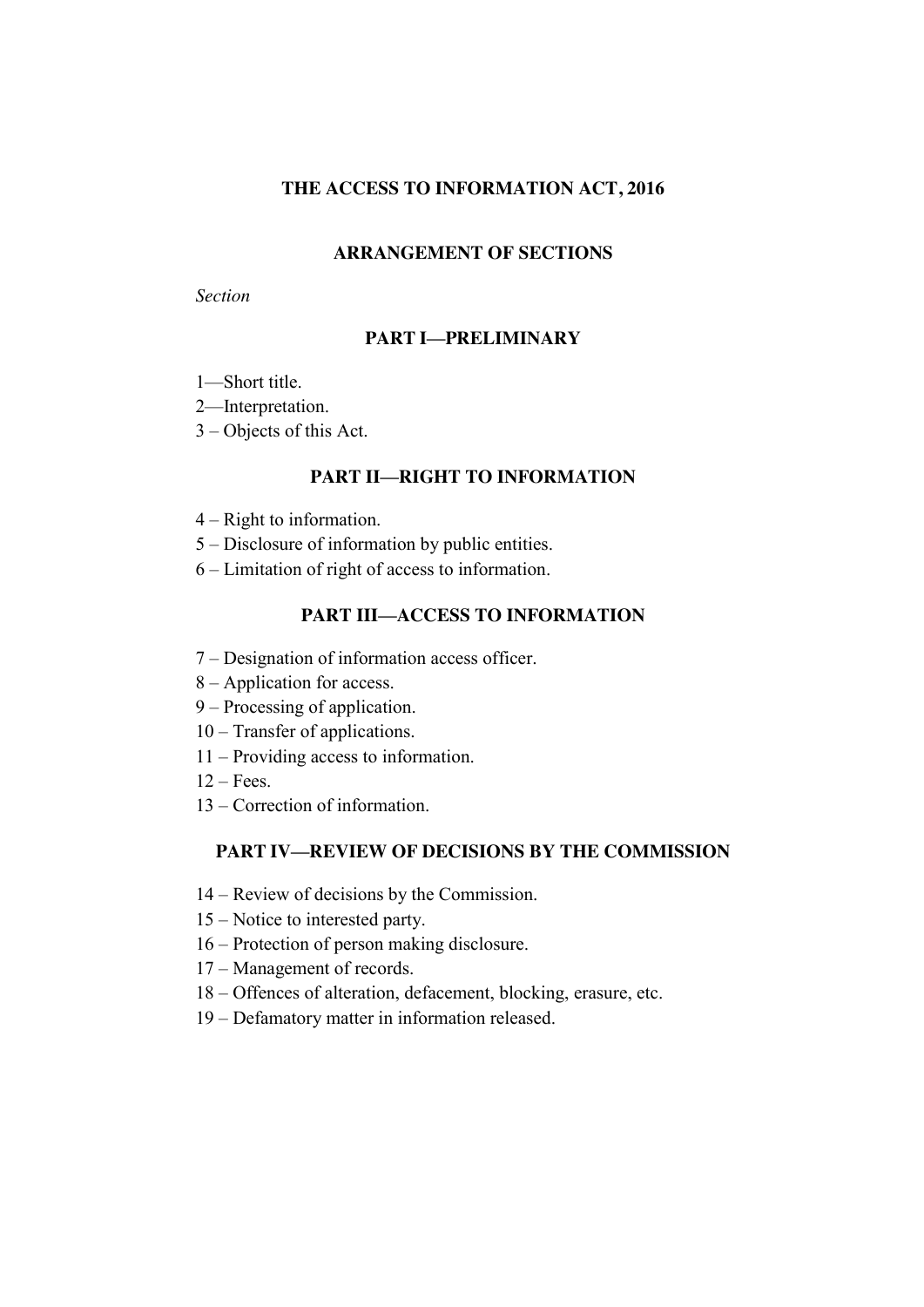# **PART V—CONFERMENT ON THE COMMISSION OF OVERSIGHT AND ENFORCEMENT FUNCTIONS AND POWERS**

- 20− Role of the Commission.
- 21 Functions of the Commission.
- 22 Inquiry into complaints.
- 23 Powers of the Commission.
- 24 Powers relating to investigation.

# **PART VI— PROVISONS ON DELEGATED POWERS**

25 – Regulations.

### **PART VII—MISCELLANEOUS PROVISIONS**

- 26 Annual Reports.
- 27 Reports by public entities.
- 28 Offences and penalties.
- 29 Consequential amendments.

# **SCHEDULE – CONSEQUENTIAL AMENDMENTS**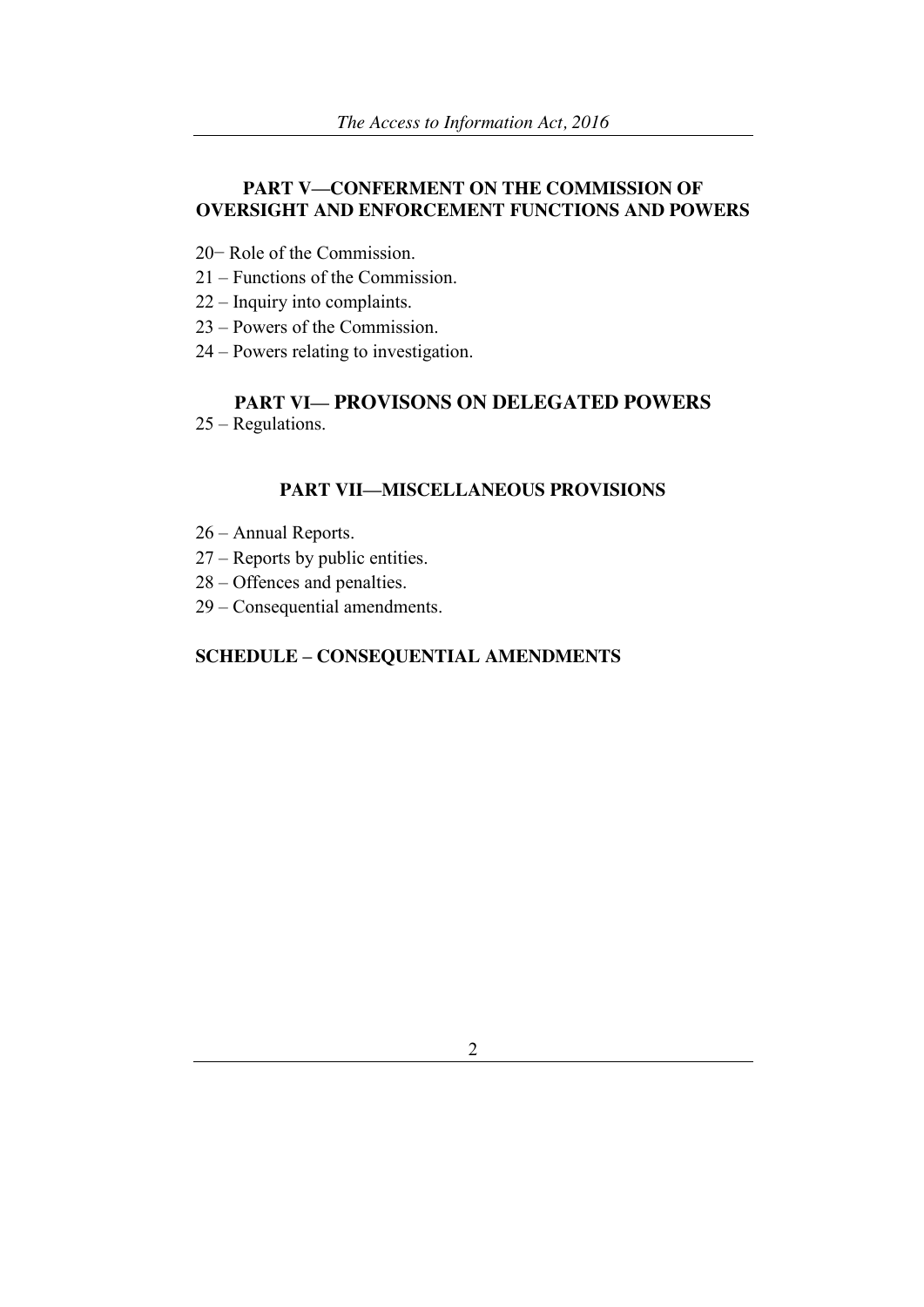### **THE ACCESS TO INFORMATION ACT, 2016**

**AN ACT** of Parliament to give effect to Article 35 of the Constitution; to confer on the Commission on Administrative Justice the oversight and enforcement functions and powers and for connected purposes

**ENACTED** by the Parliament of Kenya, as follows—

### **PART I—PRELIMINARY**

Short title. **1.** This Act may be cited as the Access to Information Act, 2016.

Interpretation. **2.** In this Act, unless the context otherwise requires—

> ―Cabinet Secretary‖ means the Cabinet Secretary for the time being responsible for matters relating to information;

> "chief executive officer" of a public body or private body means the Principal Secretary in the case of a Government Ministry or Department, managing director in the case of a corporate body, or the person assigned the principal administrative responsibility in any body by whatever title; and

> "citizen" means any individual who has Kenyan citizenship, and any private entity that is controlled by one or more Kenyan citizens.

No. 23 of 2011. A dministrative Justice established by section 2 of the Administrative Justice established by section 3 of the Commission on Administrative Justice Act, 2011;

> "edited copy" in relation to a document, means a copy of a document from which exempt information has been deleted;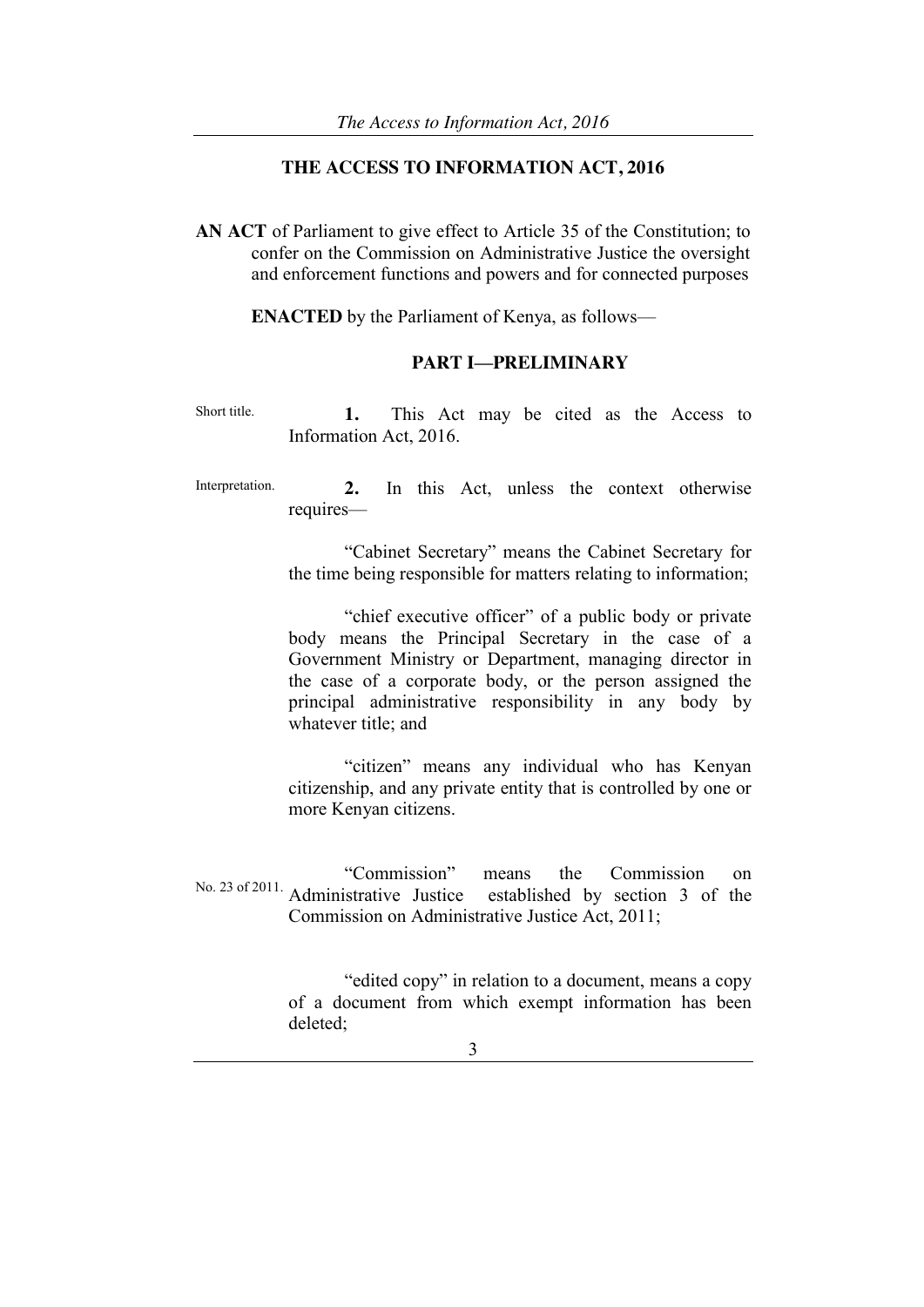"electronic record" means a record generated in digital form by an information system, which can be transmitted within an information system or from one information system to another and stored in an information system or other medium;

"exempt information" means information that may be withheld by a public entity or private body in accordance with section 6;

"information" includes all records held by a public entity or a private body, regardless of the form in which the information is stored, its source or the date of production;

"information access officer" means any officer of a public entity or private body designated under section 7 as such for purposes of this Act;

"interested party" means a person who has an identifiable stake or legal interest in the proceedings before the court but is not a party to the proceedings or may not be directly involved in the litigation:

"national security" has the same meaning assigned to it by Article 238(1) of the Constitution;

"person" has the meaning assigned to it in Article 260 of the Constitution;

"personal information" means information about an identifiable individual, including, but not limited to—

> (a) information relating to the race, gender, sex, pregnancy, marital status, national, ethnic or social origin, colour, age, physical, psychological or mental health, well-being, disability, religion, conscience, belief, culture, language and birth of the individual;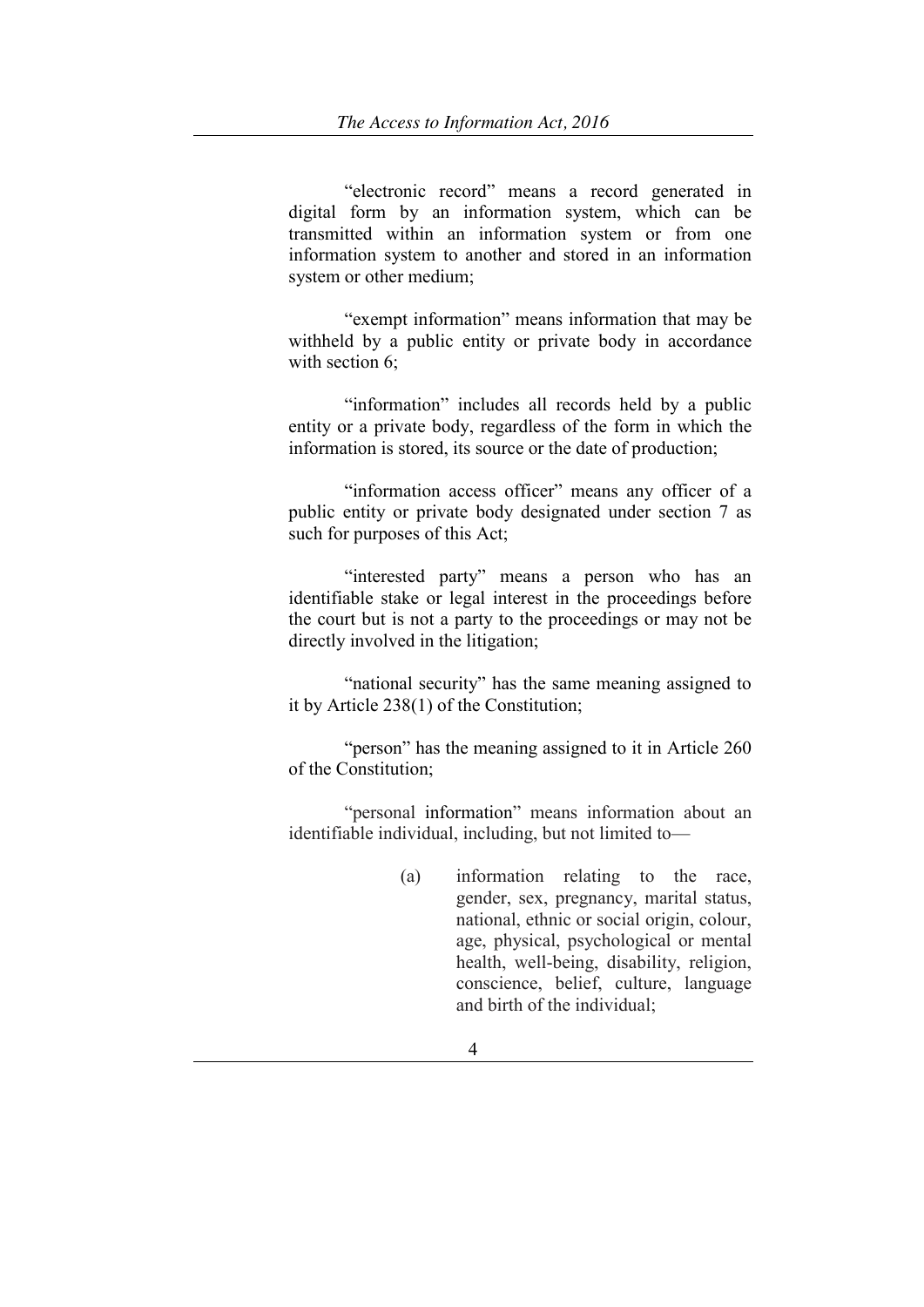- (b) information relating to the education or the medical, criminal or employment history of the individual or information relating to financial transactions in which the individual has been involved;
- (c) any identifying number, symbol or other particular assigned to the individual;
- (d) the fingerprints, blood type, address, telephone or other contact details of the individual;
- (e) a person's opinion or views over another person;
- (f) correspondence sent by the individual that is implicitly or explicitly of a private or confidential nature or further correspondence that would reveal the contents of the original correspondence;
- (g) any information given in support or in relation to an award or grant proposed to be given to another person;
- (h) contact details of an individual.

"private body" means any private entity or non-state actor that—

- (a) receives public resources and benefits, utilizes public funds, engages in public functions, provides public services, has exclusive contracts to exploit natural
	- 5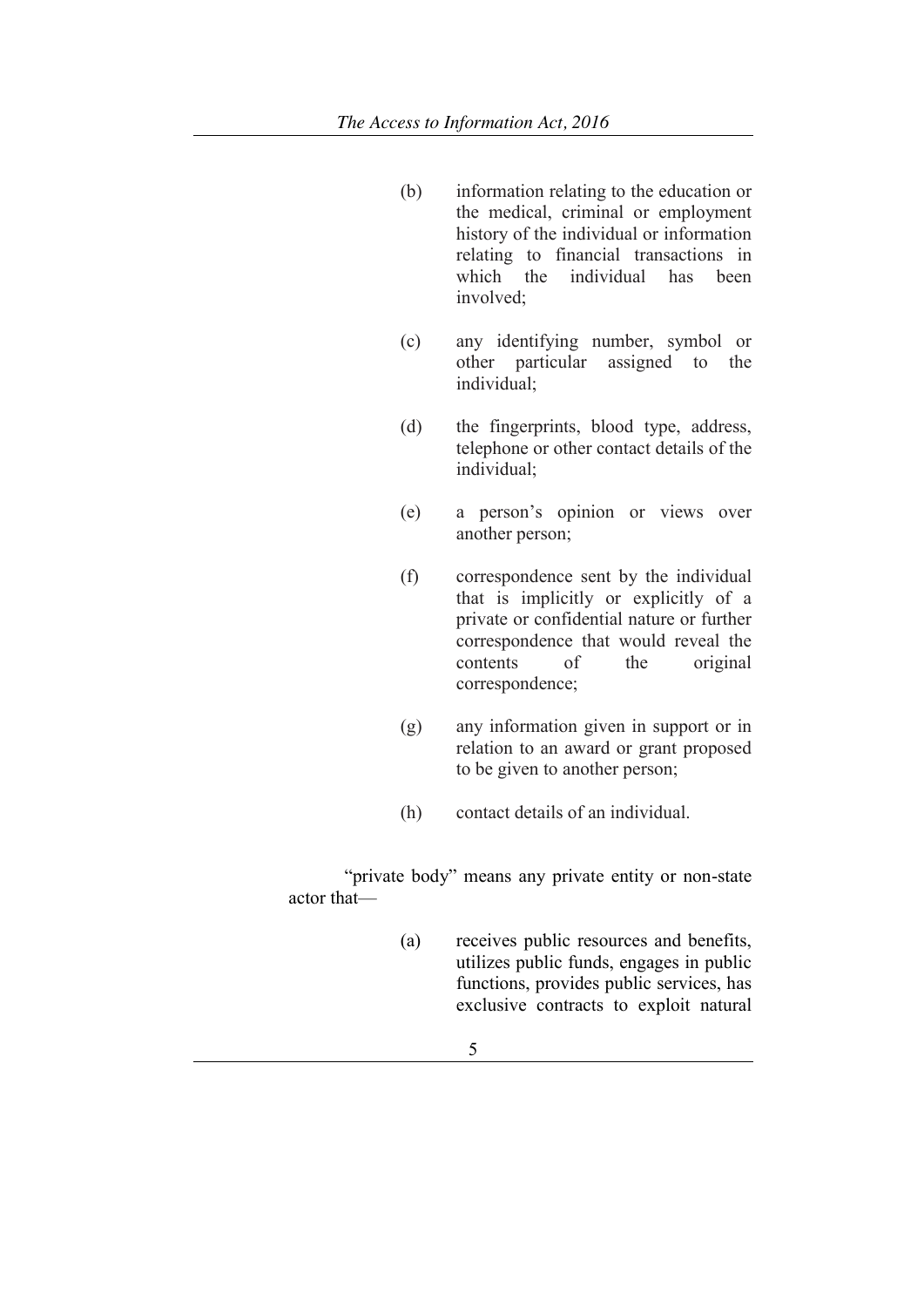resources (with regard to said funds, functions, services or resources); or

(b) is in possession of information which is of significant public interest due to its relation to the protection of human rights, the environment or public health and safety, or to exposure of corruption or illegal actions or where the release of the information may assist in exercising or protecting any right;

"public entity" means—

- (a) any public office, as defined in Article 260 of the Constitution; or
- (b) any entity performing a function within a commission, office, agency or other body established under the Constitution;

"public officer" has the same meaning assigned to it by Article 260 of the Constitution;

"public record" includes any record in written or any other form containing information relating to the conduct of the public entity's business, prepared, owned, used or retained by a public entity regardless of physical form or characteristics;

"secretary" has the meaning assigned to it by section 2 of the Commission on Administrative Justice Act, 2011;

"State" has the meaning assigned to it under Article 260 of the Constitution".

Object and purpose of the Act.

**3.** The object and purpose of this Act is to—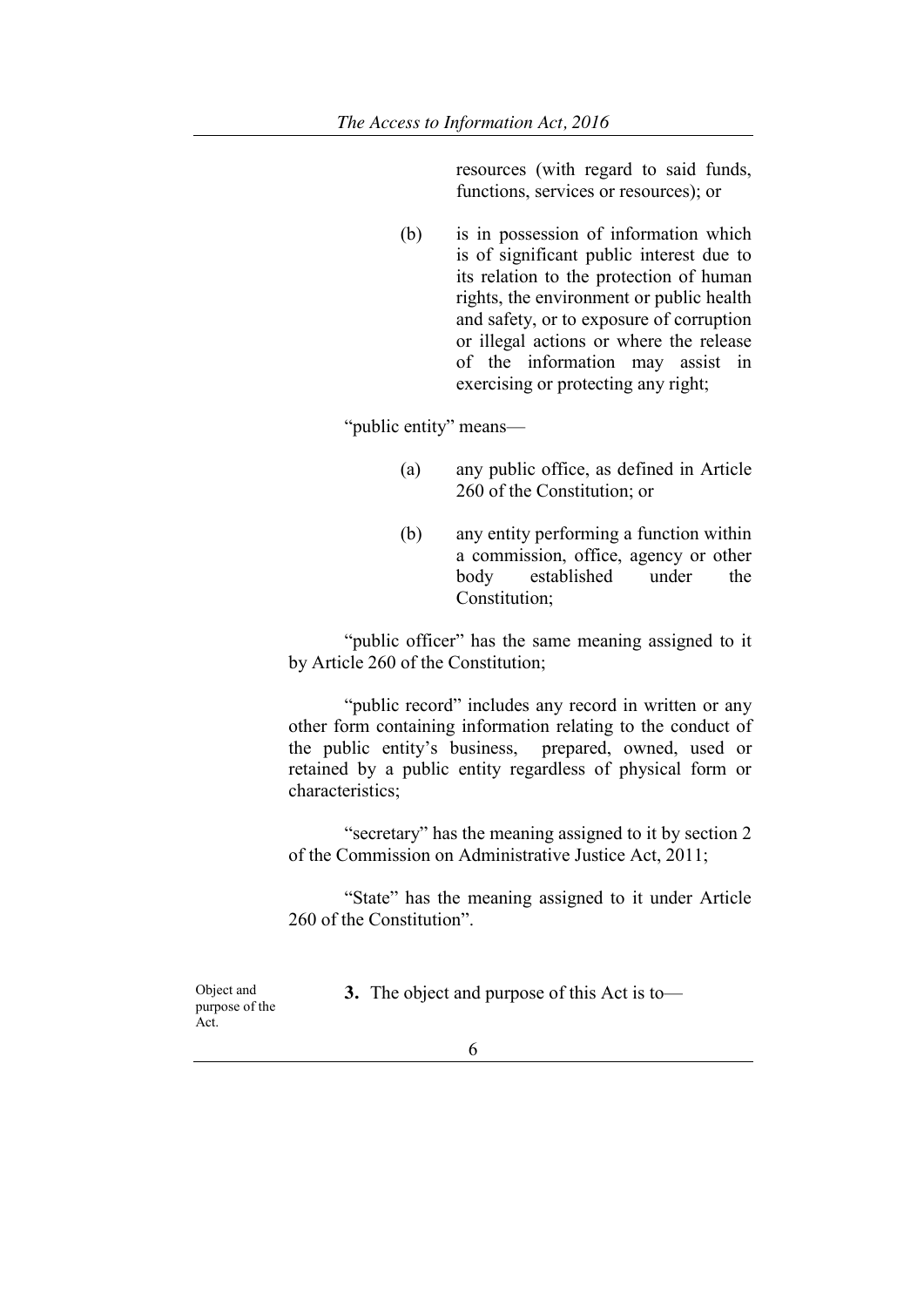- (a) give effect to the right of access to information by citizens as provided under Article 35 of the Constitution;
- (b) provide a framework for public entities and private bodies to proactively disclose information that they hold and to provide information on request in line with the constitutional principles;
- (c) provide a framework to facilitate access to information held by private bodies in compliance with any right protected by the Constitution and any other law;
- (d) promote routine and systematic information disclosure by public entities and private bodies on constitutional principles relating to accountability, transparency and public participation and access to information;
- (e) provide for the protection of persons who disclose information of public interest in good faith; and
- (f) provide a framework to facilitate public education on the right to access information under this Act.

## **PART II**—**RIGHT TO INFORMATION**

Right to<br>information. 4. (1) Subject to this Act and any other written law, every citizen has the right of access to information held by—

- (a) the State; and
	- 7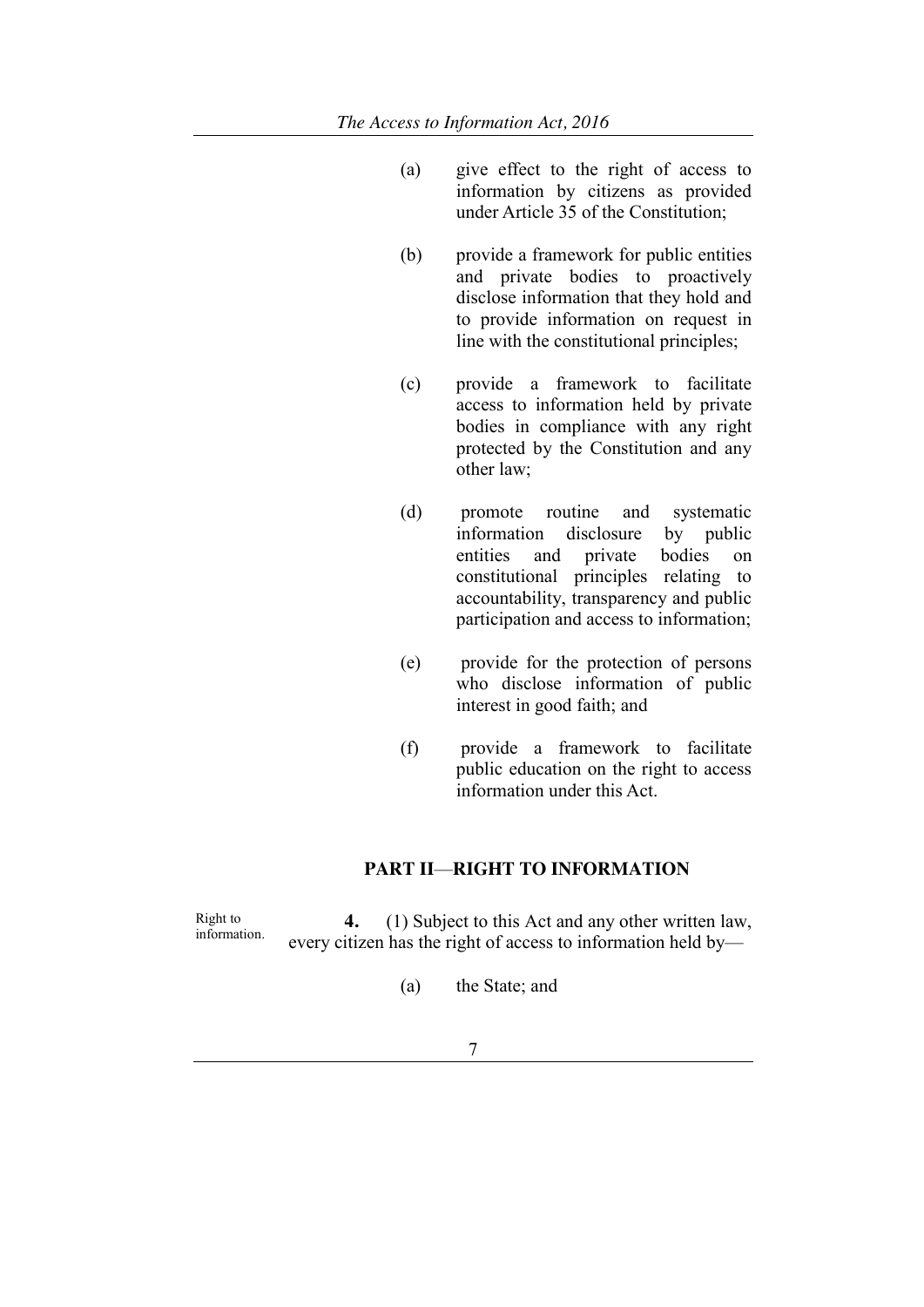(b) another person and where that information is required for the exercise or protection of any right or fundamental freedom.

(2) Subject to this Act, every citizen's right to access information is not affected by—

- (a) any reason the person gives for seeking access; or
- (b) the public entity's belief as to what are the person's reasons for seeking access.

(3) Access to information held by a public entity or a private body shall be provided expeditiously at a reasonable cost.

(4) This Act shall be interpreted and applied on the basis of a duty to disclose and non-disclosure shall be permitted only in circumstances exempted under section 6.

(5) Nothing in this Act shall limit the requirement imposed under this Act or any other written law on a public entity or a private body to disclose information.

Disclosure of information by public entities.

- **5.** (1) Subject to section 6, a public entity shall—
	- (a) facilitate access to information held by such entity and which information may include –
		- (i) the particulars of its organization, functions and duties;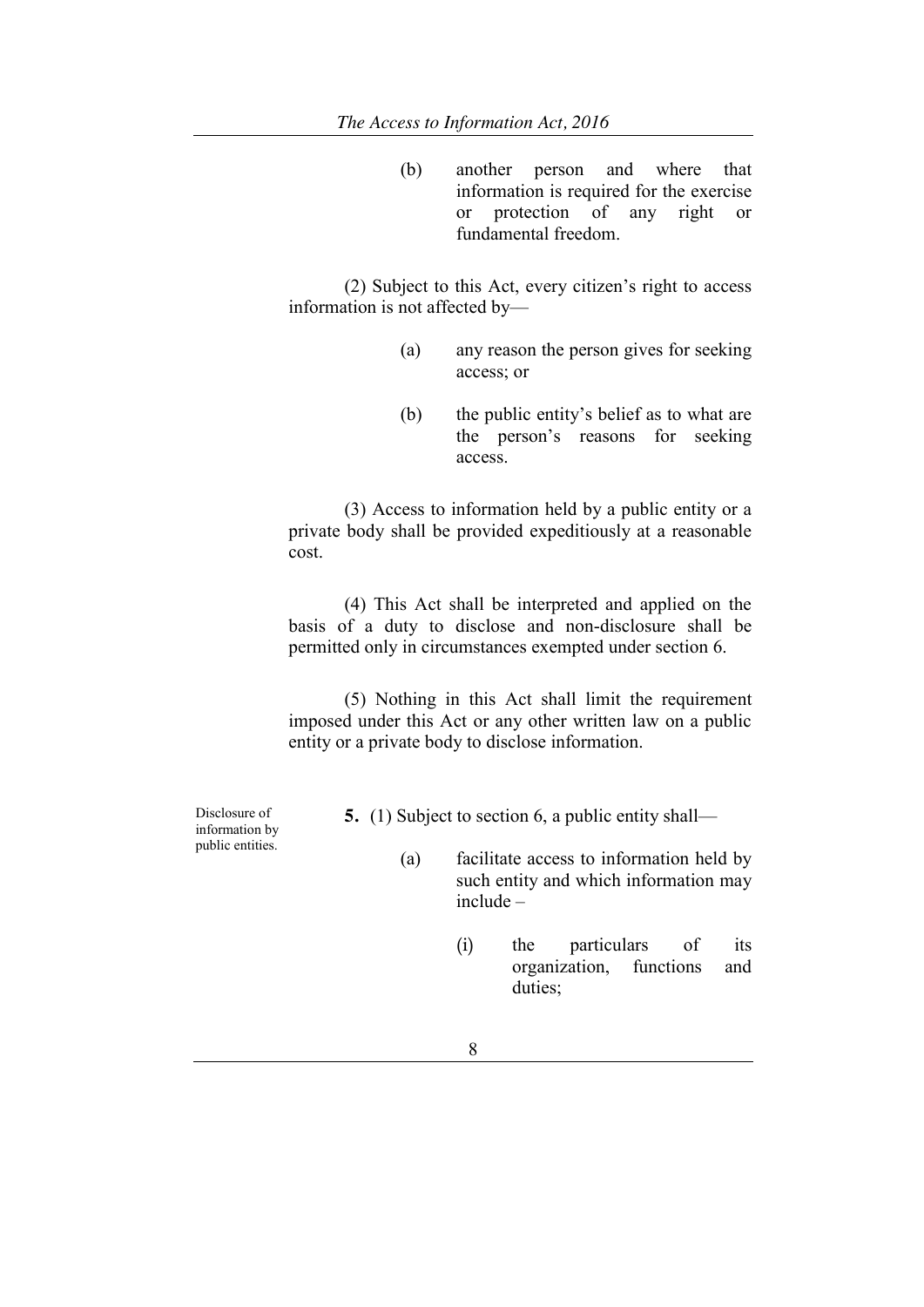- (ii) the powers and duties of its officers and employees;
- (iii) the procedure followed in the decision making process. including channels of supervision and accountability;
- (iv) salary scales of its officers by grade;
- (v) the norms set by it for the discharge of its functions;
- (vi) guidelines used by the entity in its dealings with the public or with corporate bodies, including the rules, regulations, instructions, manuals and records, held by it or under its control or used by its employees for discharging its functions; and
- (vii) a guide sufficient to enable any person wishing to apply for information under this Act to identify the classes of information held by it, the subjects to which they relate, the location of any indexes to be inspected by any person;
- (b) during the year commencing on first January next following the first publication of information under paragraph (a), and during each succeeding year, cause to be published statements updating the information contained in the previous statement or
	- 9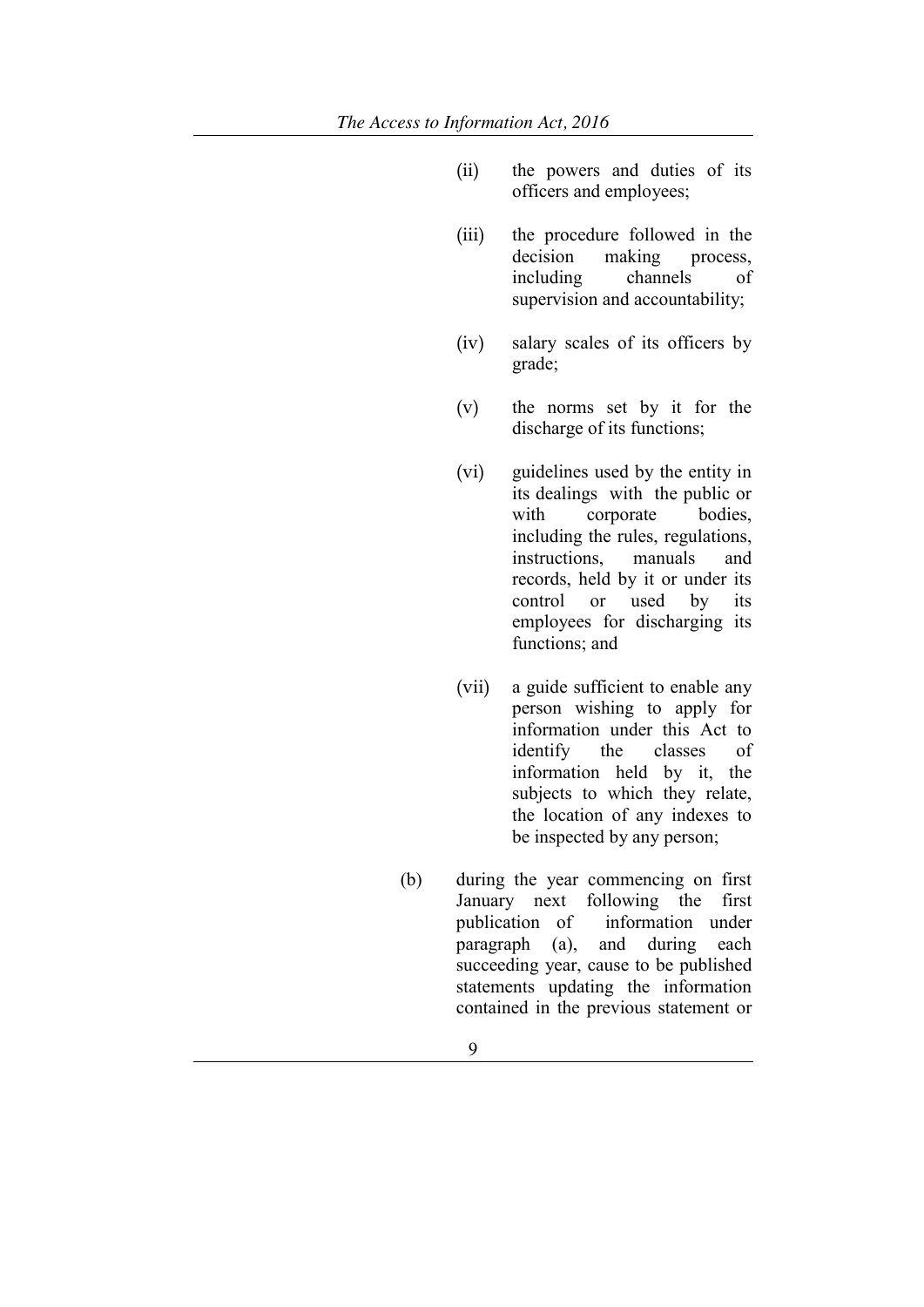statements published under that paragraph;

- (c) publish all relevant facts while formulating important policies or announcing the decisions which affect the public, and before initiating any project, or formulating any policy, scheme, programme or law, publish or communicate to the public in general or to the persons likely to be affected thereby in particular, the facts available to it or to which it has reasonable access which in its opinion should be known to them in the best interests of natural justice and promotion of democratic principles;
- (d) provide to any person the reasons for any decision taken by it in relation to that person;
- (e) upon signing any contract, publish on its website or through other suitable media the following particulars in respect of the contract entered into—
	- (i) the public works, goods acquired or rented, and the contracted service, including any sketches, scopes of service and terms of reference;
	- (ii) the contract sum;
	- (iii) the name of the service provider, contractor or individual to whom the contract has been granted; and
		- 10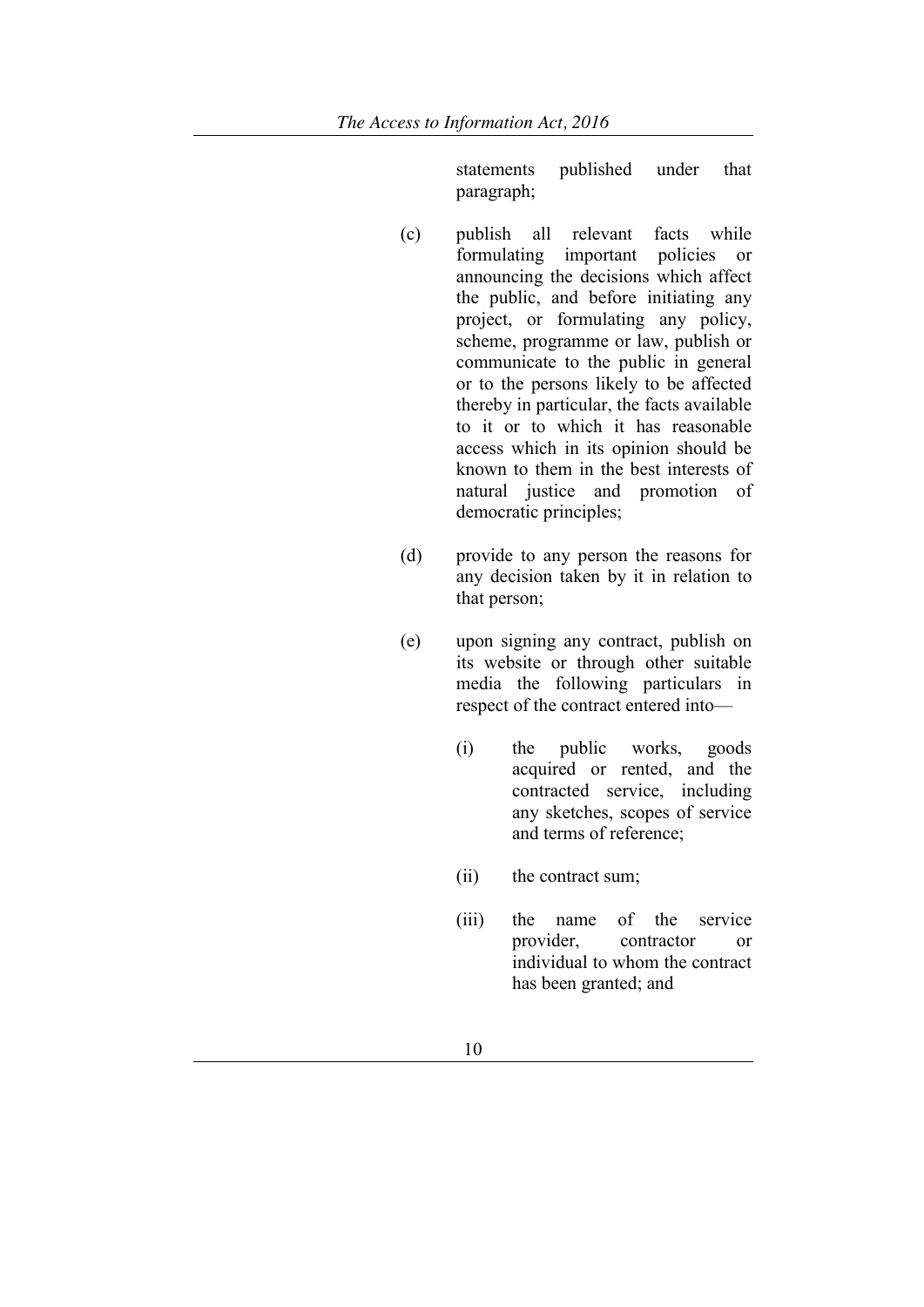(iv) the periods within which the contract shall be completed.

(2) Information shall be disseminated taking into consideration the need to reach persons with disabilities, the cost, local language, the most effective method of communication in that local area, and the information shall be easily accessible and available free or at cost taking into account the medium used.

(3) At a minimum, the material referred to in subsection (1) shall be made available—

- (a) for inspection by any person without charge;
- (b) by supplying a copy to any person on request for which a reasonable charge to cover the costs of copying and supplying them may be made; and
- (c) on the internet, provided that the materials are held by the authority in electronic form.

(4) Subsection (1)(a) shall come into operation twelve months after the commencement of this Act.

Limitation of right of access to information. **6.** (1) Pursuant to Article 24 of the Constitution, the right of access to information under Article 35 of the Constitution shall be limited in respect of information whose disclosure is likely to— (a) undermine the national security of Kenya; (b) impede the due process of law; (c) endanger the safety, health or life of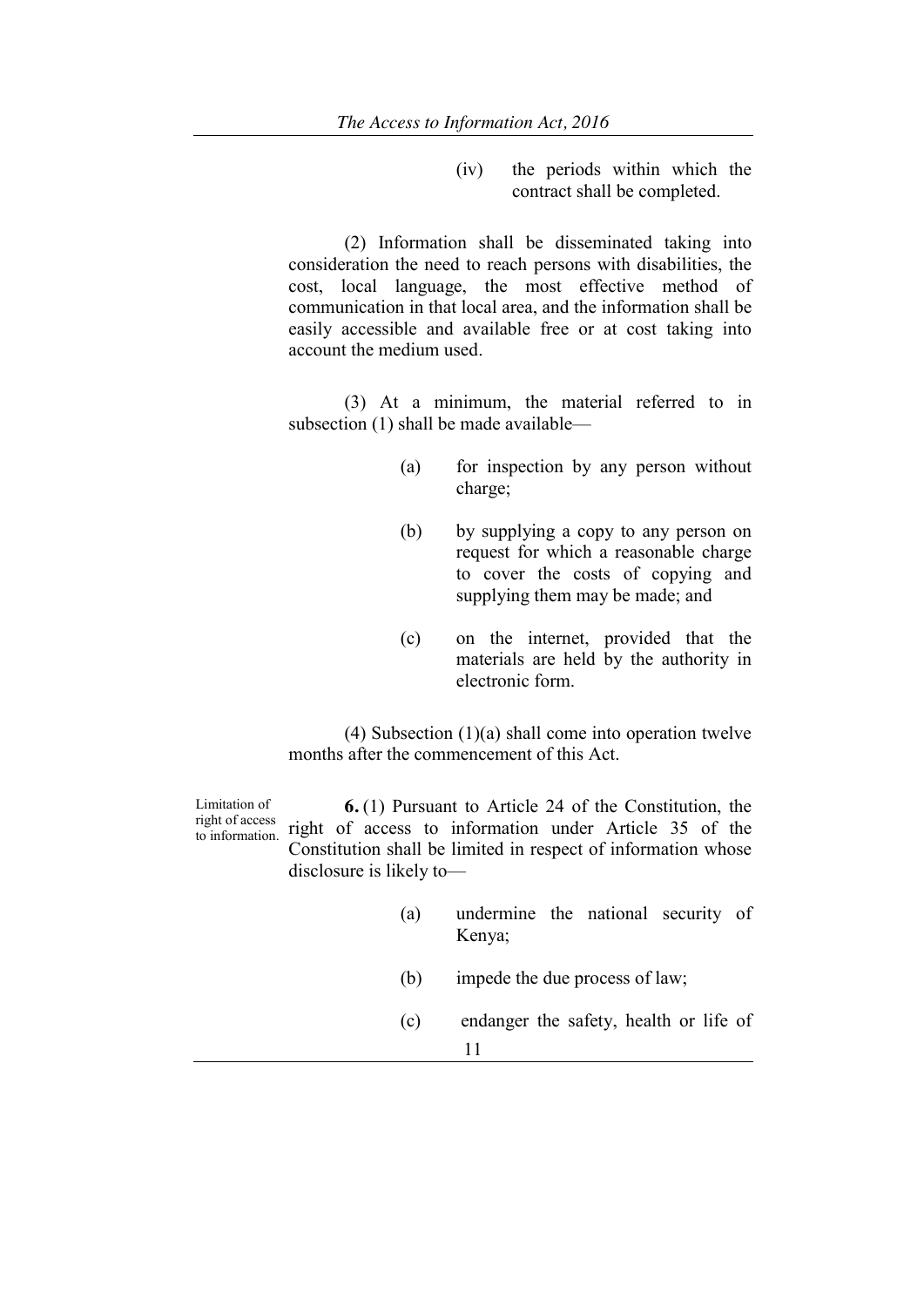any person;

- (d) involve the unwarranted invasion of the privacy of an individual, other than the applicant or the person on whose behalf an application has, with proper authority, been made;
- (e) substantially prejudice the commercial interests, including intellectual property rights, of that entity or third party from whom information was obtained;
- (f) cause substantial harm to the ability of the Government to manage the economy of Kenya;
- (g) significantly undermine a public or private entity's ability to give adequate and judicious consideration to a matter concerning which no final decision has been taken and which remains the subject of active consideration;
- (h) damage a public entity's position in any actual or contemplated legal proceedings; or
- (i) infringe professional confidentiality as recognized in law or by the rules of a registered association of a profession.

(2) For purposes of subsection  $(1)(a)$ , information relating to national security includes—

- (a) military strategy, covert operations, doctrine, capability, capacity or deployment;
- (b) foreign government information with
	- 12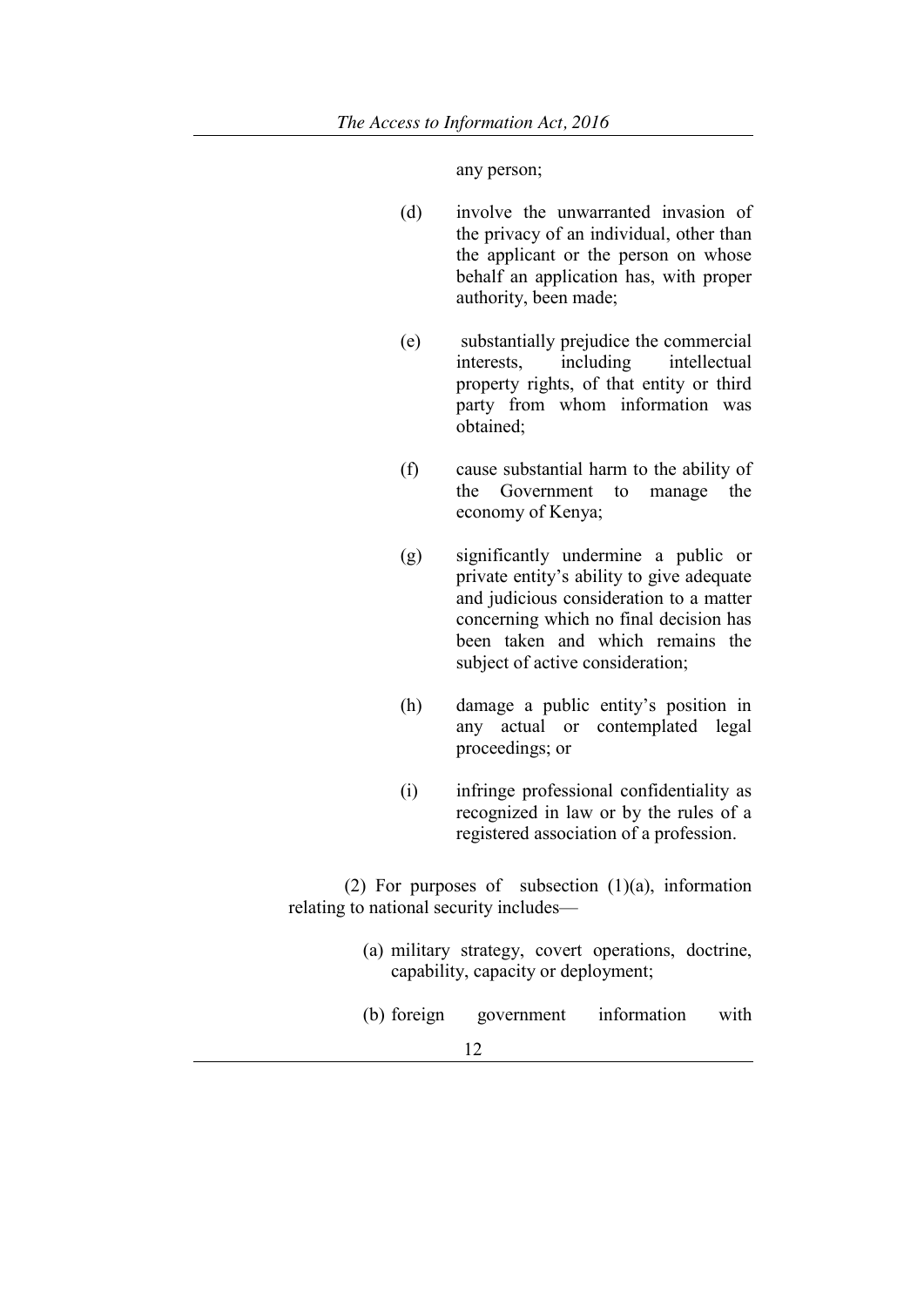implications on national security;

- (c) intelligence activities, sources, capabilities, methods or cryptology;
- (d) foreign relations;
- (e) scientific, technology or economic matters relating to national security;
- (f) vulnerabilities or capabilities of systems, installations, infrastructures, projects, plans or protection services relating to national security;
- (g) information obtained or prepared by any government institution that is an investigative body in the course of lawful investigations relating to the detection, prevention or suppression of crime, enforcement of any law and activities suspected of constituting threats to national security;
- (h) information between the national and county governments deemed to be injurious to the conduct of affairs of the two levels of government;
- (i) cabinet deliberations and records;
- (j) information that should be provided to a State organ, independent office or a constitutional commission when conducting investigations, examinations, audits or reviews in the performance of its functions;
- (k) information that is referred to as classified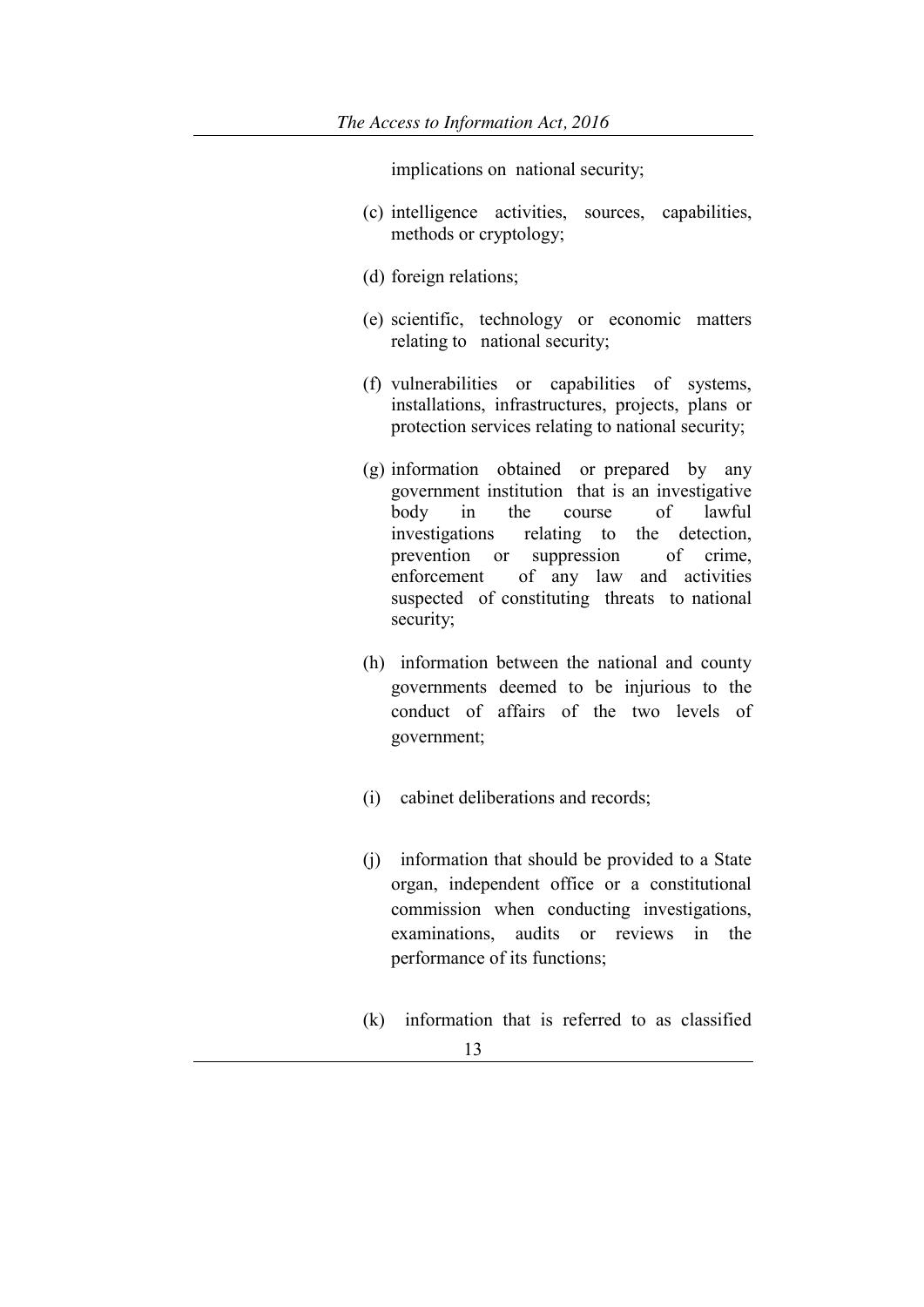information in the Kenya Defence Forces Act; and

(l) any other information whose unauthorized disclosure would prejudice national security.

(3) Subsection (1)(d) and (e) shall not apply if a request for information relates to the results of any product or environmental testing, and the information concerned reveals a serious public safety or environmental risk.

(4) Despite anything contained in subsections (1) and (2), a public entity or private body may be required to disclose information where the public interest in disclosure outweighs the harm to protected interests as shall be determined by a Court.

(5) A public entity is not obliged to supply information to a requester if that information is reasonably accessible by other means.

(6) In considering the public interest referred in subsection (4), particular regard shall be had to the constitutional principles on the need to—

- (a) promote accountability of public entities to the public;
- (b) ensure that the expenditure of public funds is subject to effective oversight;
- (c) promote informed debate on issues of public interest ;
- (d) keep the public adequately informed about the existence of any danger to public health or safety or to the environment; and
	- 14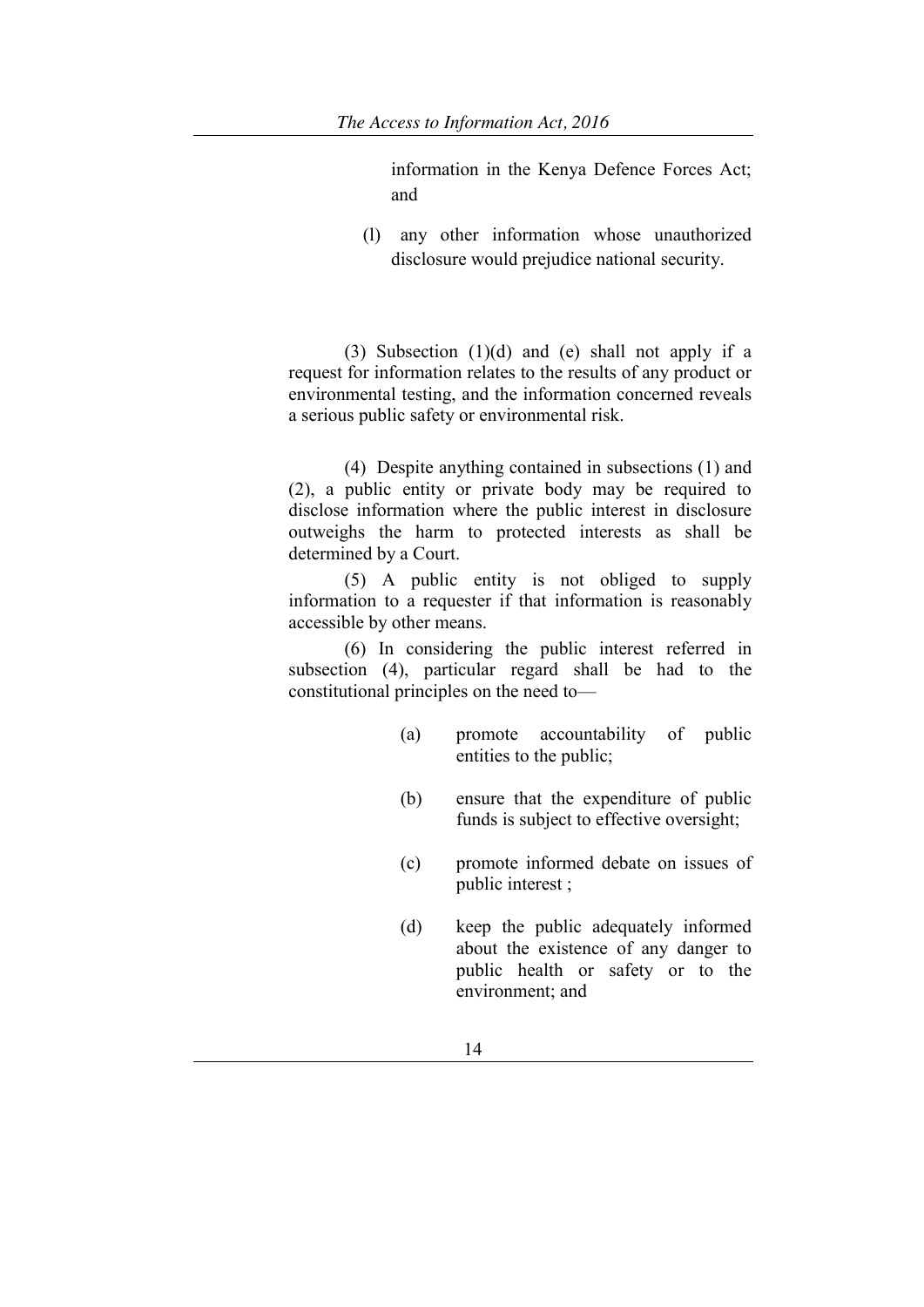(e) ensure that any statutory authority with regulatory responsibilities is adequately discharging its functions.

(7) Unless the contrary is proved by the public entity or private body, information is presumed not to be exempt if the information has been held for a period exceeding thirty years.

### **PART III**—**ACCESS TO INFORMATION**

Designation of information access officer. **7.** (1) A chief executive officer of a public entity shall be an information access officer for purposes of this Act.

> (2) A chief executive officer of a public entity may delegate the performance of his or her duties as an information access officer under this Act to any officer of the public entity.

Application for Application for  $\bullet$  **8.** (1) An application to access information shall be access. made in writing in English or Kiswahili and the applicant shall provide details and sufficient particulars for the public officer or any other official to understand what information is being requested.

> (2) Where an applicant is unable to make a written request for access to information in accordance with subsection (1) because of illiteracy or disability, the information officer shall take the necessary steps to ensure that the applicant makes a request in manner that meets their needs.

> (3) The information officer shall reduce to writing, in a prescribed form the request made under subsection (2) and the information officer shall then furnish the applicant with a copy of the written request.

> > (4) A public entity may prescribe a form for making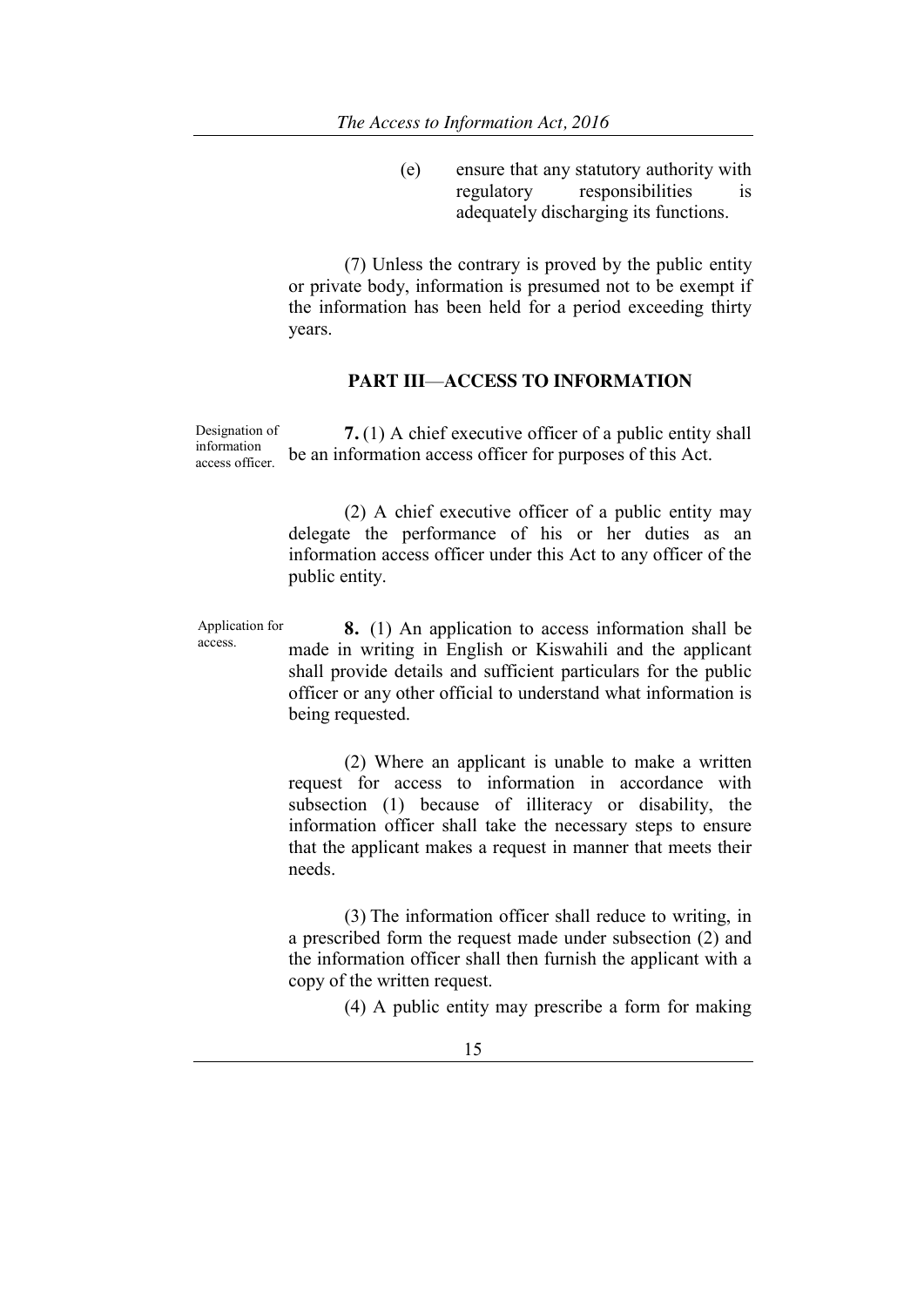an application to access information, but any such form shall not be such as to unreasonably delay requests or place an undue burden upon applicants and no application may be rejected on the ground only that the applicant has not used the prescribed form.

Processing of Processing of **9.** (1) Subject to section 10, a public officer shall application. make a decision on an application as soon as possible, but in any event, within twenty one days of receipt of the application

> (2) Where the information sought concerns the life or liberty of a person, the information officer shall provide the information within forty-eight hours of the receipt of the application.

> (3) The information officer to whom a request is made under subsection (2) may extend the period for response on a single occasion for a period of not more than fourteen days if –

> > (a) the request is for a large amount of information or requires a search through a large amount of information and meeting the stipulated time would unreasonably interfere with the activities of the information holder; or

> > (b) consultations are necessary so as to comply with the request and the consultations cannot be reasonably completed within the stipulated time.

(4) As soon as the information access officer has made a decision as to whether to provide access to information, he or she shall immediately communicate the decision to the requester, indicating —

- (a) whether or not the public entity or private body holds the information sought;
- (b) whether the request for information is approved;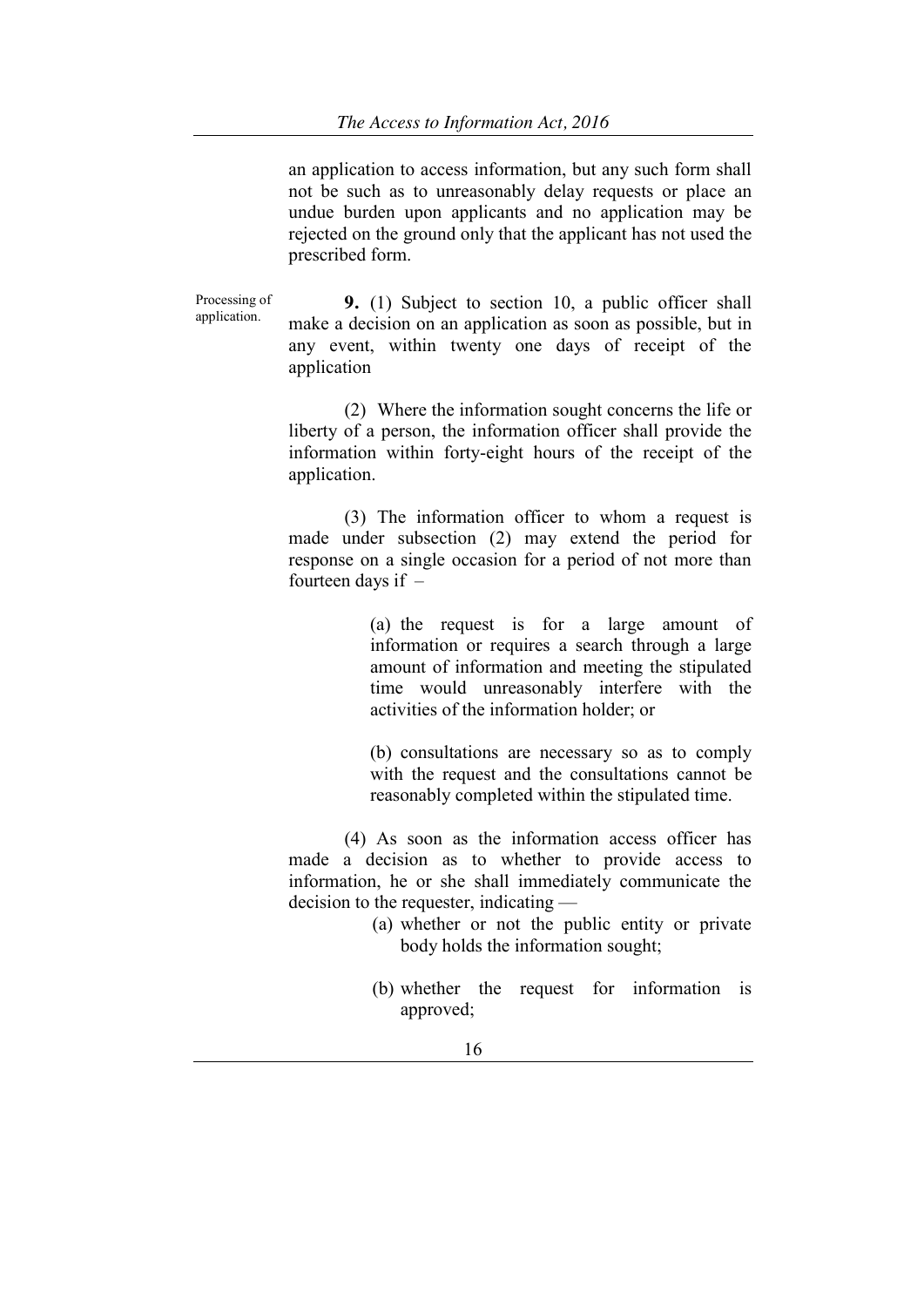- (c) if the request is declined the reasons for making that decision, including the basis for deciding that the information sought is exempt, unless the reasons themselves would be exempt information; and
- (d) if the request is declined, a statement about how the requester may appeal to the Commission":

(5) A public officer referred to in subsection (1) may seek the assistance of any other public officer as the first mentioned public officer considers necessary for the proper discharge of his or her duties and such other public officer shall render the required assistance.

(6) Where the applicant does not receive a response to an application within the period stated in subsection (1), the application shall be deemed to have been rejected.

Transfer of **10.** (1) An information access officer may, not later<br>application. than five days from the date of receipt of an application, transfer the application or any relevant part of it, to another public entity, if the information requested is held by that other public entity.

> (2) Where an application is transferred under subsection (1), an information access officer shall inform the applicant immediately but in any event not later than seven days from the date of receipt of the application, about such transfer.

> (3) A public entity to which an application is referred by an information access officer under subsection (1) shall make a decision on the application within twenty-one days from the date that the application was first made.

> > (4) The provisions of this section shall apply with the

17

Transfer of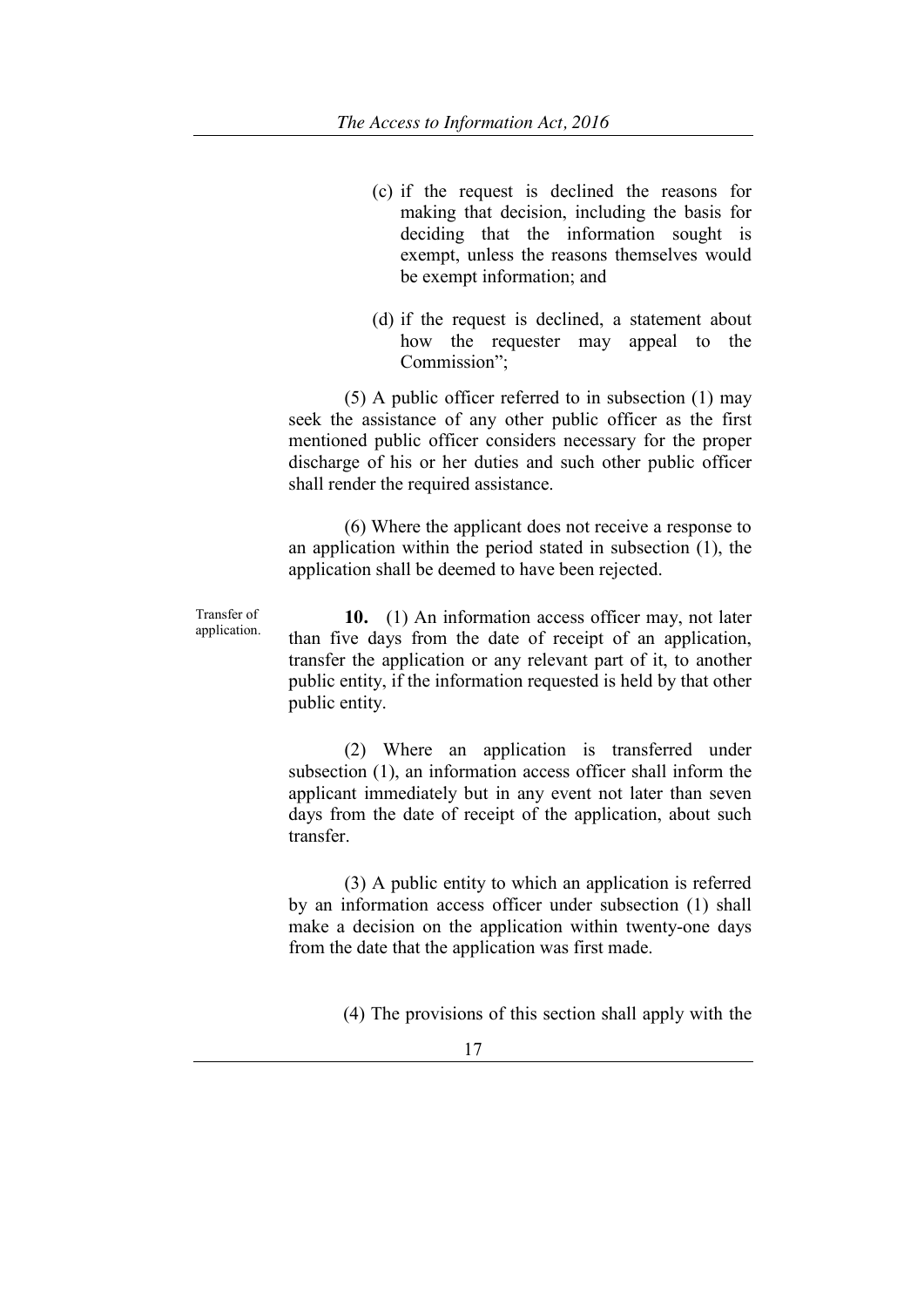necessary modification to an application for access to information that is made to a private body to which this Act applies.

Providing access to information. **11.** (1) Where a decision is taken to provide the information applied for, an information access officer shall send to the applicant a written response within fifteen working days of receipt of the application, advising—

- (a) that the application has been granted;
- (b) that the information will be contained in an edited copy, where applicable;
- (c) the details of any fees or further fees to be paid for access, together with the calculations made to arrive at the amount of the fee;
- (d) the method of payment of such fees, if any;
- (e) the proposed process of accessing the information once the payment if any is made; and
- (f) that an appeal may be made to the Commission in respect of the amount of fees required or the form of access proposed to be provided.

(2) Subject to subsection (3), upon receipt of the fee payable, an information access officer shall provide the information to the applicant or permit the relevant inspection immediately but in any event not later than two working days from the date of receipt of the payment.

(3) Any information to be made accessible to an applicant shall be produced forthwith at the place where it is kept, for inspection in the form in which it is held unless the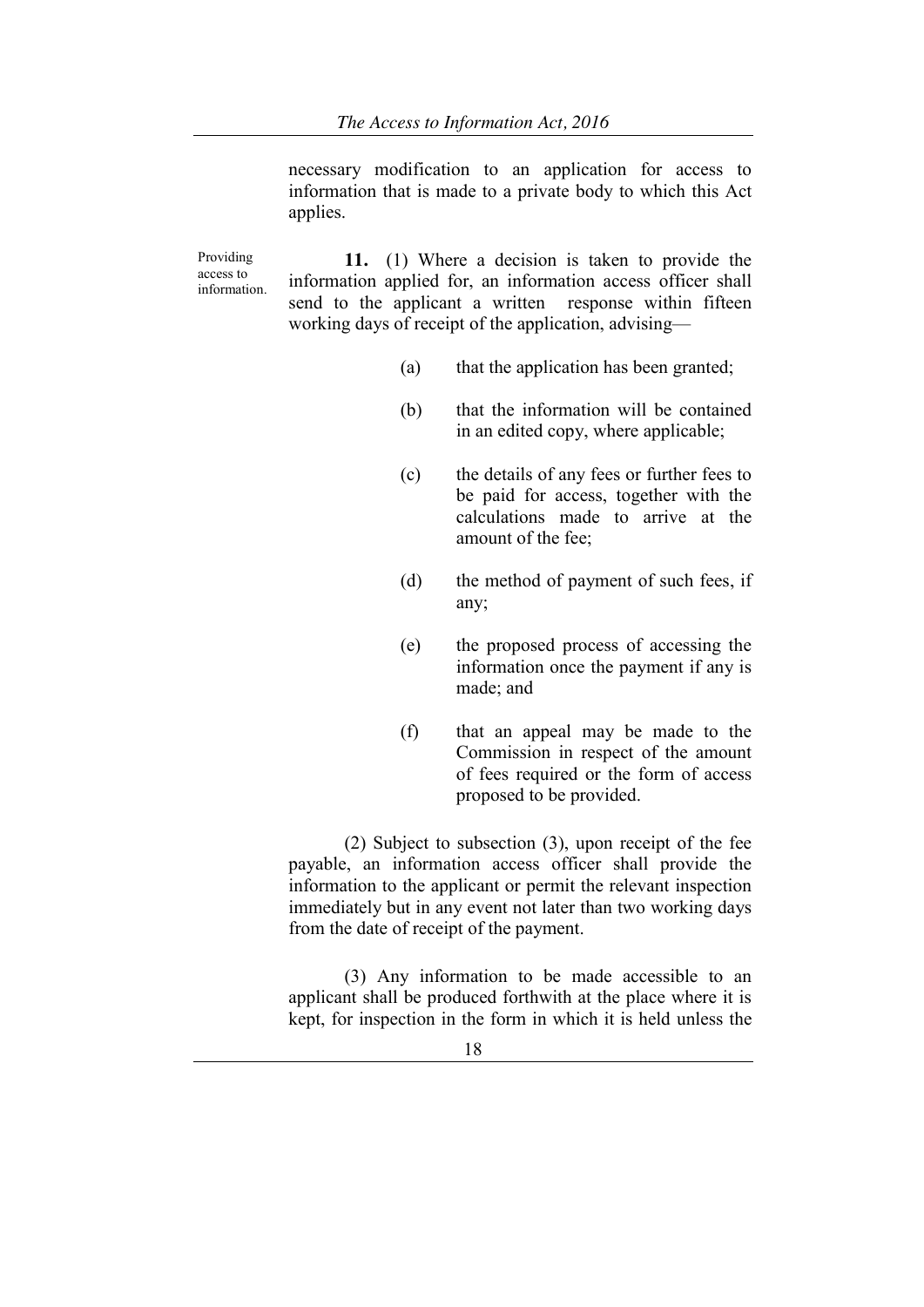applicant requests that it be made available in another form and, if it is practicable to do so, such information may be copied, reproduced or used for conversion to a sound transmission at the expense of the applicant.

(4) Where a request for information is to a private body, subsections  $(1)$ ,  $(2)$ , and  $(3)$  shall apply with necessary changes made.

Fees. **12.** (1) No fee may be levied in relation to the submission of an application.

> (2) A public entity or private body from which an application for access to information has been made may charge a prescribed fee for the provision of the information and the fee shall not exceed the actual costs of making copies of such information and if applicable, supplying them to the applicant.

> (3) Subject to subsection (2), the Cabinet Secretary shall make regulations prescribing the fees payable for expenses incurred in providing information to an applicant.

Correction of Correction of **13.** (1) At the request of the applicant, a public information entity or private body shall within reasonable time, at its own expense, correct, update or annotate any personal information held by it relating to the applicant, which is out of date, inaccurate or incomplete.

> (2) A request under this section shall be made in writing to the public entity responsible for the maintenance of the record system containing the out of date, inaccurate or incomplete information and shall—

- (a) state that it is a request to amend certain personal information relating to the applicant;
- (b) specify the personal information that is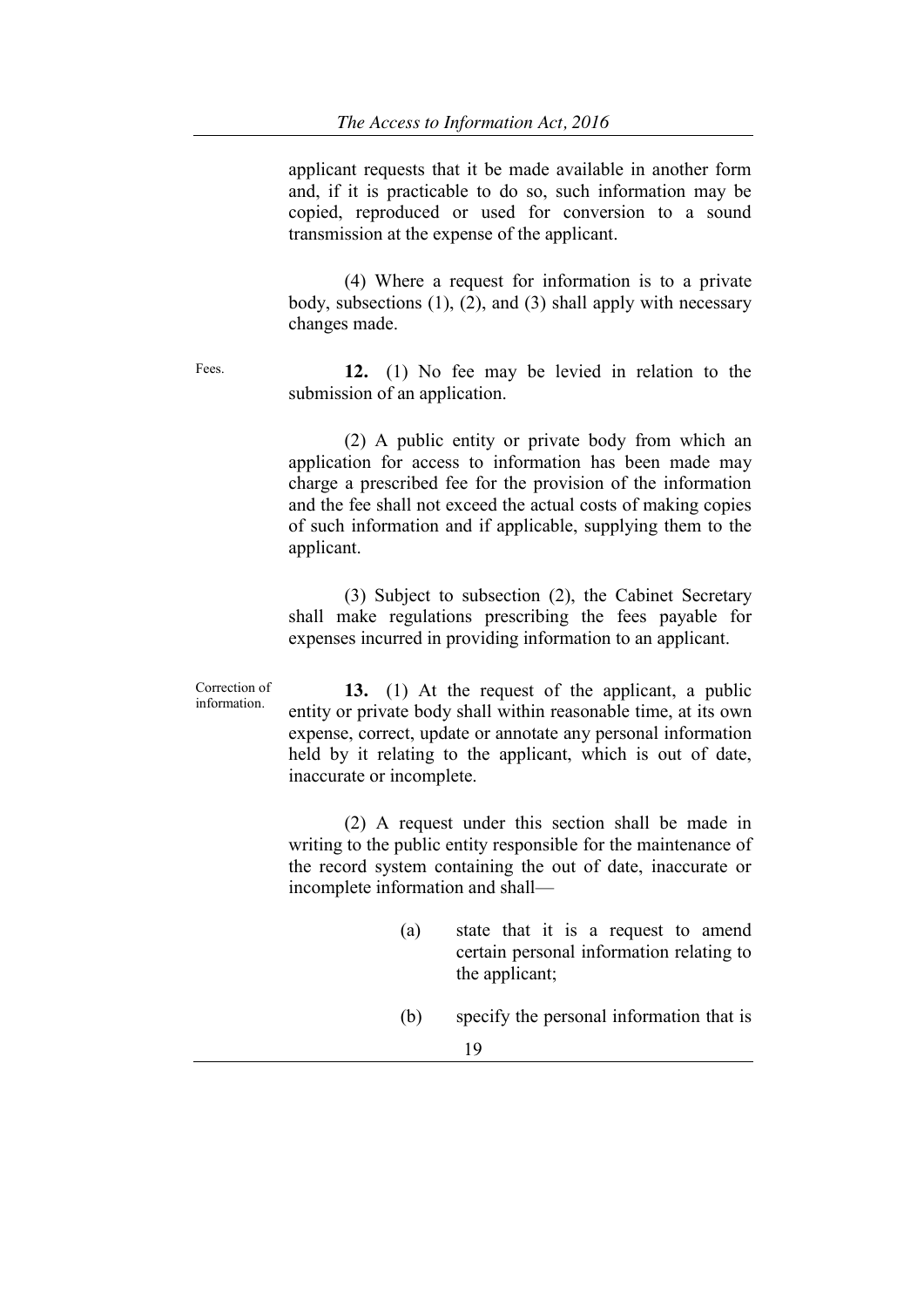to be amended indicating how such information is out of date, inaccurate or incomplete; and

(c) specify the remedy sought by the applicant.

# **PART IV**—**REVIEW OF DECISIONS BY THE COMMISSION**

Review of decisions by the Commission.

**14.** (1) Subject to subsection (2), an applicant may apply in writing to the Commission requesting a review of any of the following decisions of a public entity or private body in relation to a request for access to information—

- (a) a decision refusing to grant access to the information applied for;
- (b) a decision granting access to information in edited form;
- (c) a decision purporting to grant access, but not actually granting the access in accordance with an application;
- (d) a decision to defer providing the access to information;
- (e) a decision relating to imposition of a fee or the amount of the fee;
- (f) a decision relating to the remission of a prescribed application fee;
- (g) a decision to grant access to information only to a specified person; or
	- 20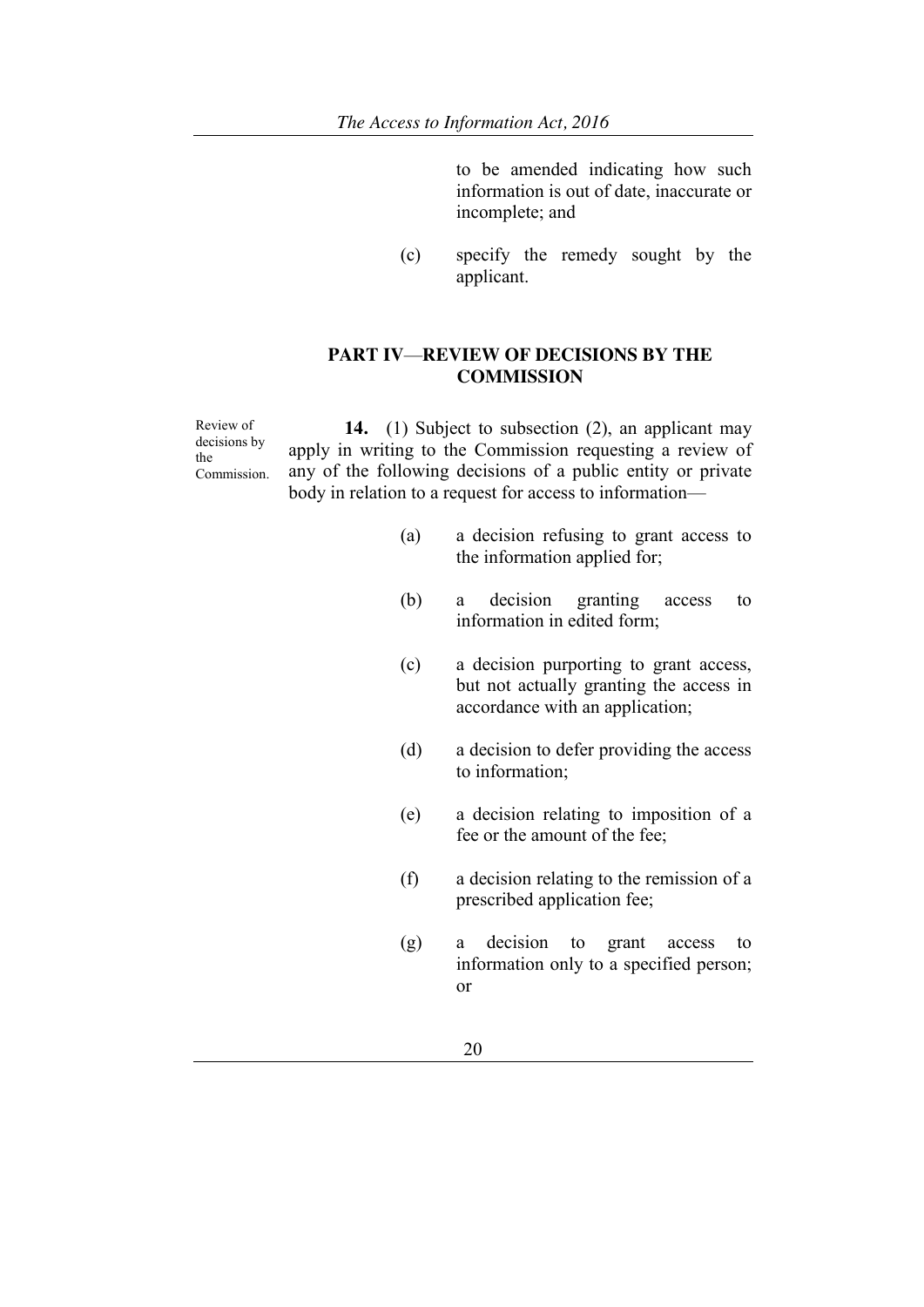(h) a decision refusing to correct, update or annotate a record of personal information in accordance with an application made under section 13.

(2) An application under subsection (1) shall be made within thirty days, or such further period as the Commission may allow, from the day on which the decision is notified to the applicant.

(3) The Commission may, on its own initiative or upon request by any person, review a decision by a public entity refusing to publish information that it is required to publish under this Act.

(4) The procedure for submitting a request for a review by the Commission shall be the same as the procedure for lodging complaints with the Commission stipulated under section 22 of this Act or as prescribed by the Commission.

Notice to interested party.

**15.** In reviewing a decision in terms of this Act, the Commission may, where necessary, give notice to any third party to whom the information relates unless the necessary steps to locate the third party have been unsuccessful.

Protection of person making disclosure.

**16.** (1) A person shall not be penalized in relation to any employment, profession, voluntary work, contract, membership of an organization, the holding of an office or in any other way, as a result of having made or proposed to make a disclosure of information which the person obtained in confidence in the course of that activity, if the disclosure is of public interest.

(2) For purposes of subsection (1), a disclosure which is made to a law enforcement agency or to an appropriate public entity shall be deemed to be made in the public interest.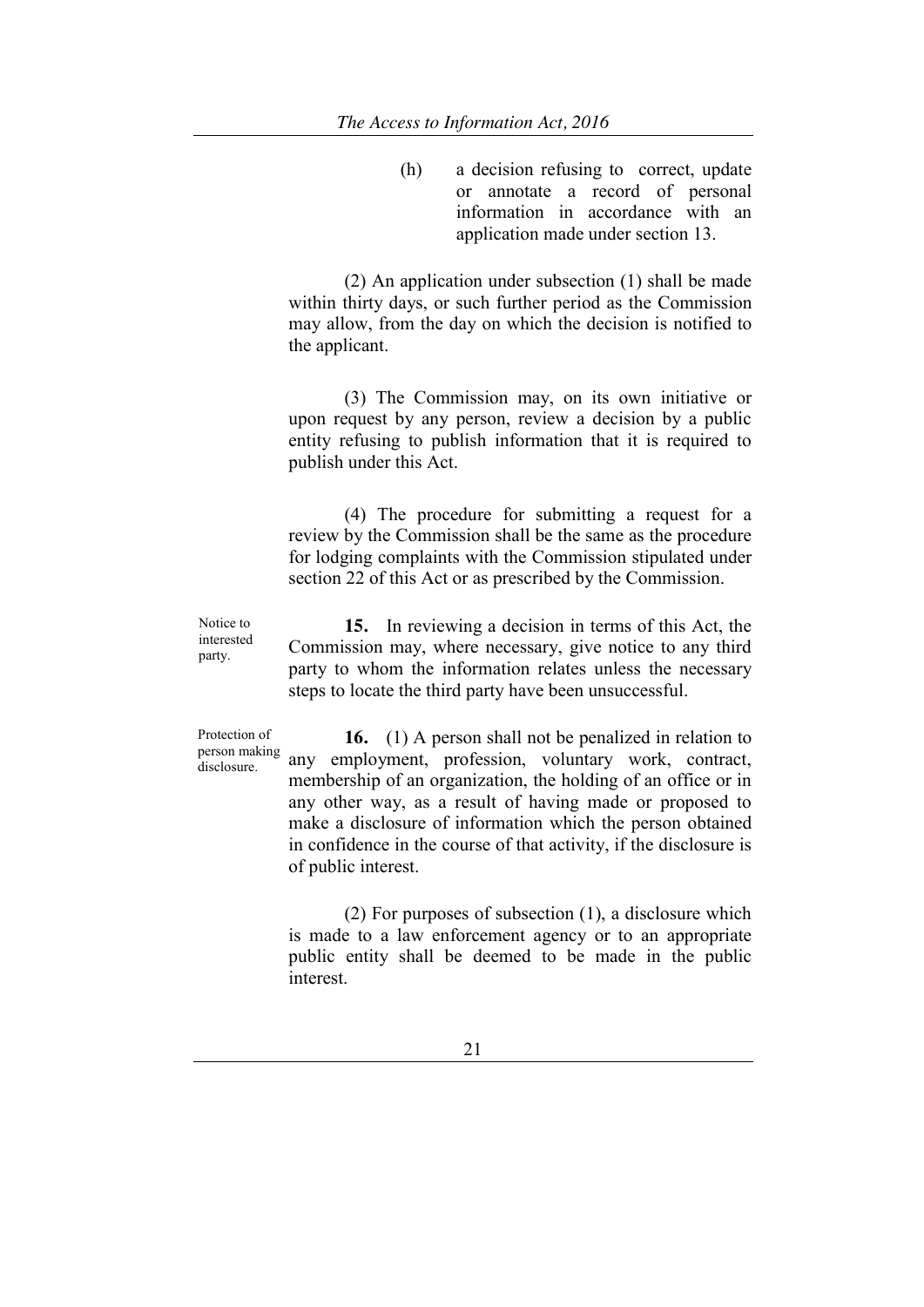(3) A person shall make a disclosure under subsection (1) or (2) where such person has reasonable belief in the veracity of the information.

(4) Any person who provides false information maliciously intended to injure another person commits an offence and is liable, on conviction, to a fine not exceeding five hundred thousand shillings or to imprisonment for a term not exceeding three years, or to both.

(5) Disclosure of information under subsection (1) and (2) includes information on—

- (a) violations of the law, including human rights violations;
- (b) mismanagement of funds;
- (c) conflict of interest;
- (d) corruption;
- (e) abuse of public office; and
- (f) dangers of public health, safety and the environment.

(6) For the purpose of this section, a person is penalized if the person is dismissed, discriminated against, made the subject of reprisal or other form of adverse treatment or is denied any appointment, promotion or advantage that otherwise would have been provided or any other personnel action provided under the law relating to whistle blower, and the imposition of any such penalty in contravention of this section shall be actionable as a tort.

(7) Any term of any settlement arising from a claim under this section, insofar as it purports to impose an obligation of confidentiality on any party to the settlement in respect of information which is accurate and which was or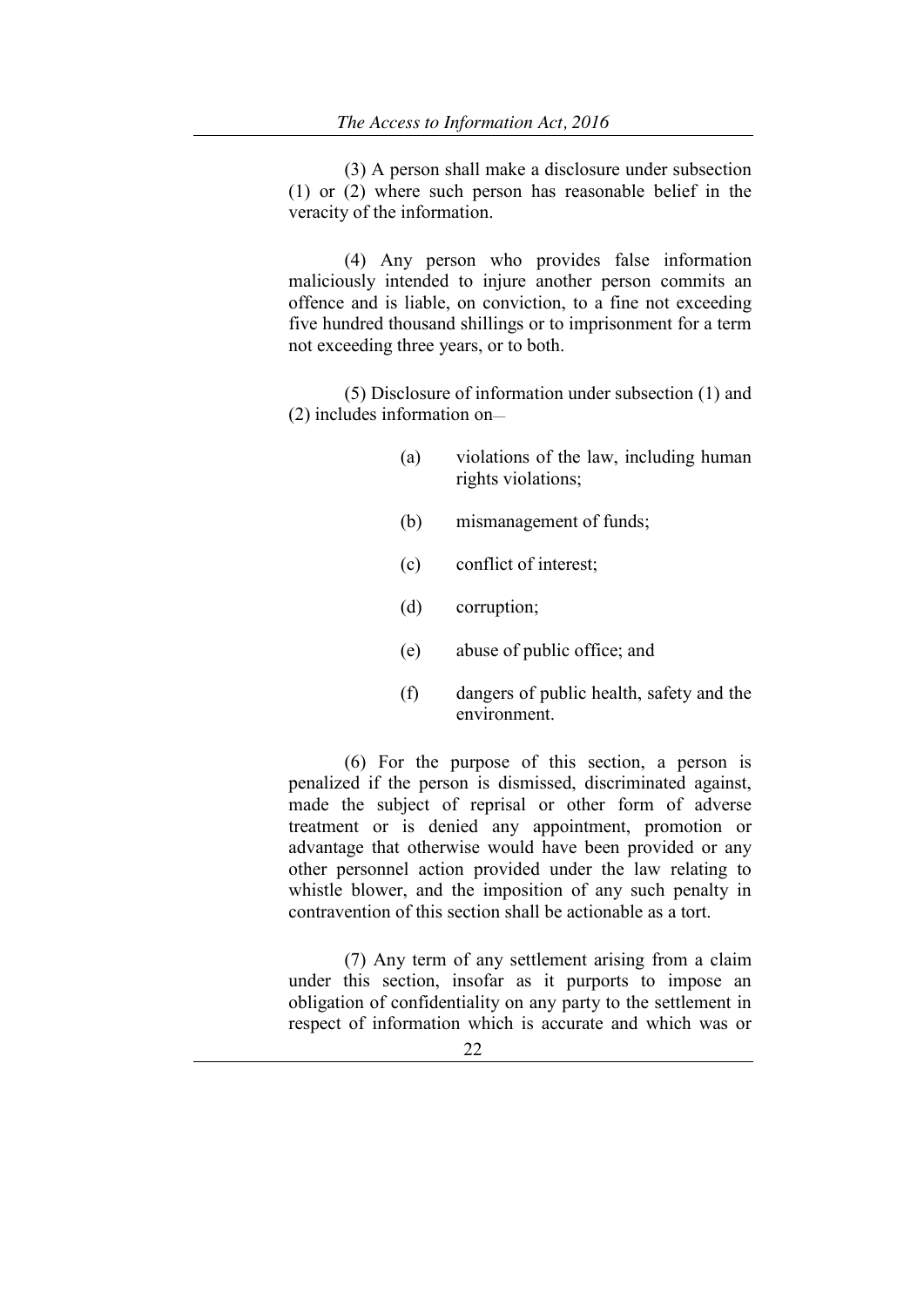was proposed to be disclosed, shall be unenforceable.

(8) In any proceedings for an offence for contravention of any statutory prohibition or restriction on the disclosure of information, it shall be a defence to show that—

- (a) in the circumstances, the disclosure was in the public interest; and
- (b) where the offence is alleged to have been committed by a public officer or Government contractor and involves the disclosure of information obtained by the person in the person's position as such, the defendant had, before making the disclosure, complied with the provisions of subsection (3).

Management of Management of **17.** (1) In this section, "records" means documents records or other sources of information compiled, recorded or stored in written form or in any other manner and includes electronic records.

(2) Every public entity shall keep and maintain—

- (a) records that are accurate, authentic, have integrity and useable; and
- (b) its records in a manner which facilitates the right of access to information as provided for in this Act.

(3) At a minimum, to qualify to have complied with the duty to keep and maintain records under subsection (2), every public entity shall—

- (a) create and preserve such records as are necessary to document adequately its policies, decisions, procedures,
	- 23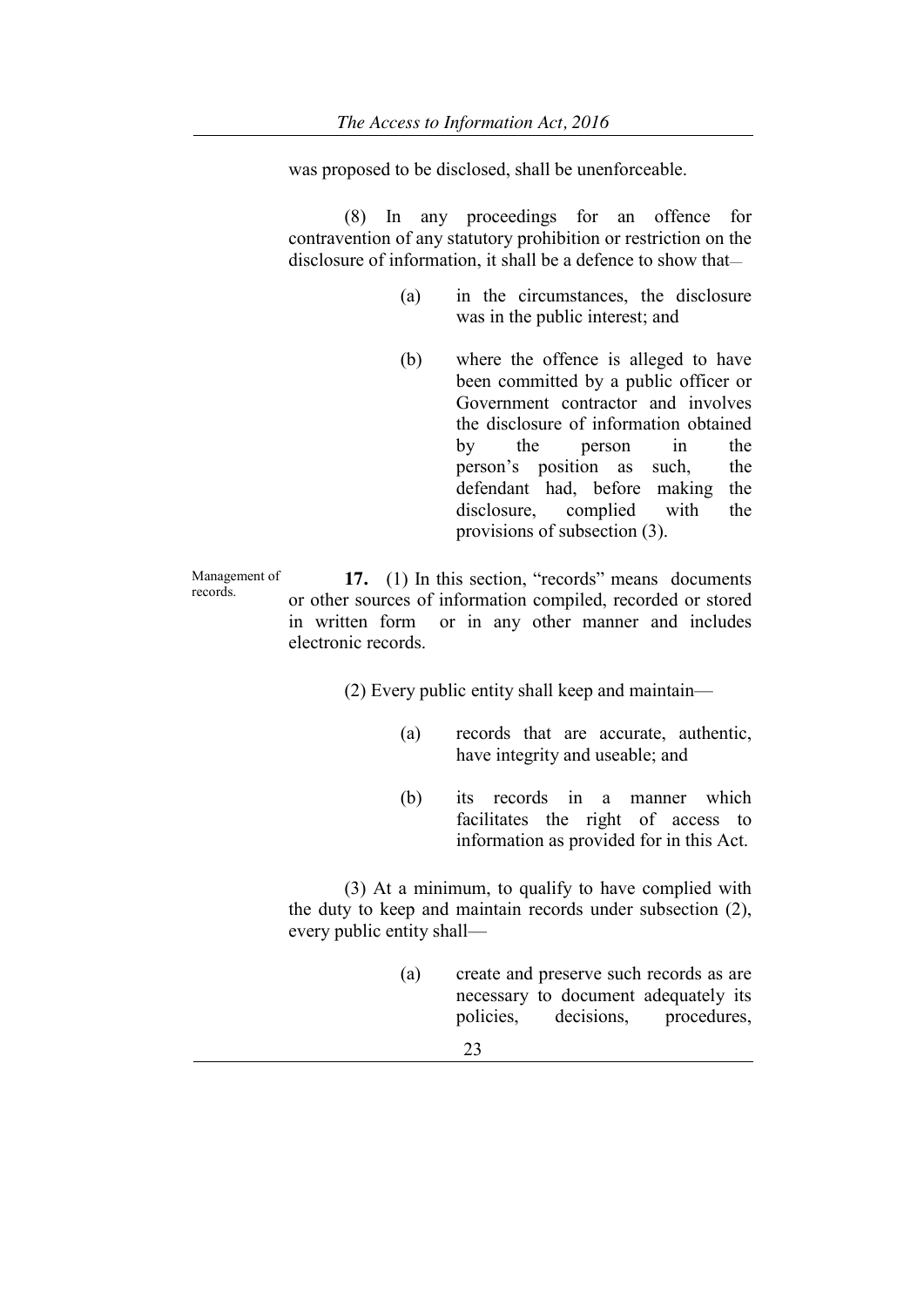transactions and other activities it undertakes pertinent to the implementation of its mandate;

- (b) ensure that records in its custody, including those held in electronic form, are maintained in good order and condition; and
- (c) not later than three years from the date from which this Act begins to apply to it, computerize its records and information management systems in order to facilitate more efficient access to information.

Offence of alteration, defacement, blocking, erasure, etc.

**18.** (1) Where an application to access information has been made to a public entity under section 8 and the applicant would have been entitled, subject to payment of any fee, to provision of any information in accordance with that section, any person to whom this section applies commits an offence if he alters, defaces, blocks, erases, destroys or conceals any record held by the public entity, with the intention of preventing the disclosure by that entity of all, or any part, of the information provision of which the applicant would have been entitled.

(2) Subsection (1) applies to the public entity and to any person who, is employed by, is an officer of, or is subject to the direction of, the public entity.

(3) A person convicted of an offence under subsection (1) shall be liable to a fine not exceeding five hundred thousand shillings or to imprisonment for a term not exceeding one year, or to both.

Defamatory matter in information released.

**19.** Where any information provided by a public entity or private body to an applicant under section 11 was supplied to the public entity or private body by a third person, the publication to the applicant of any defamatory matter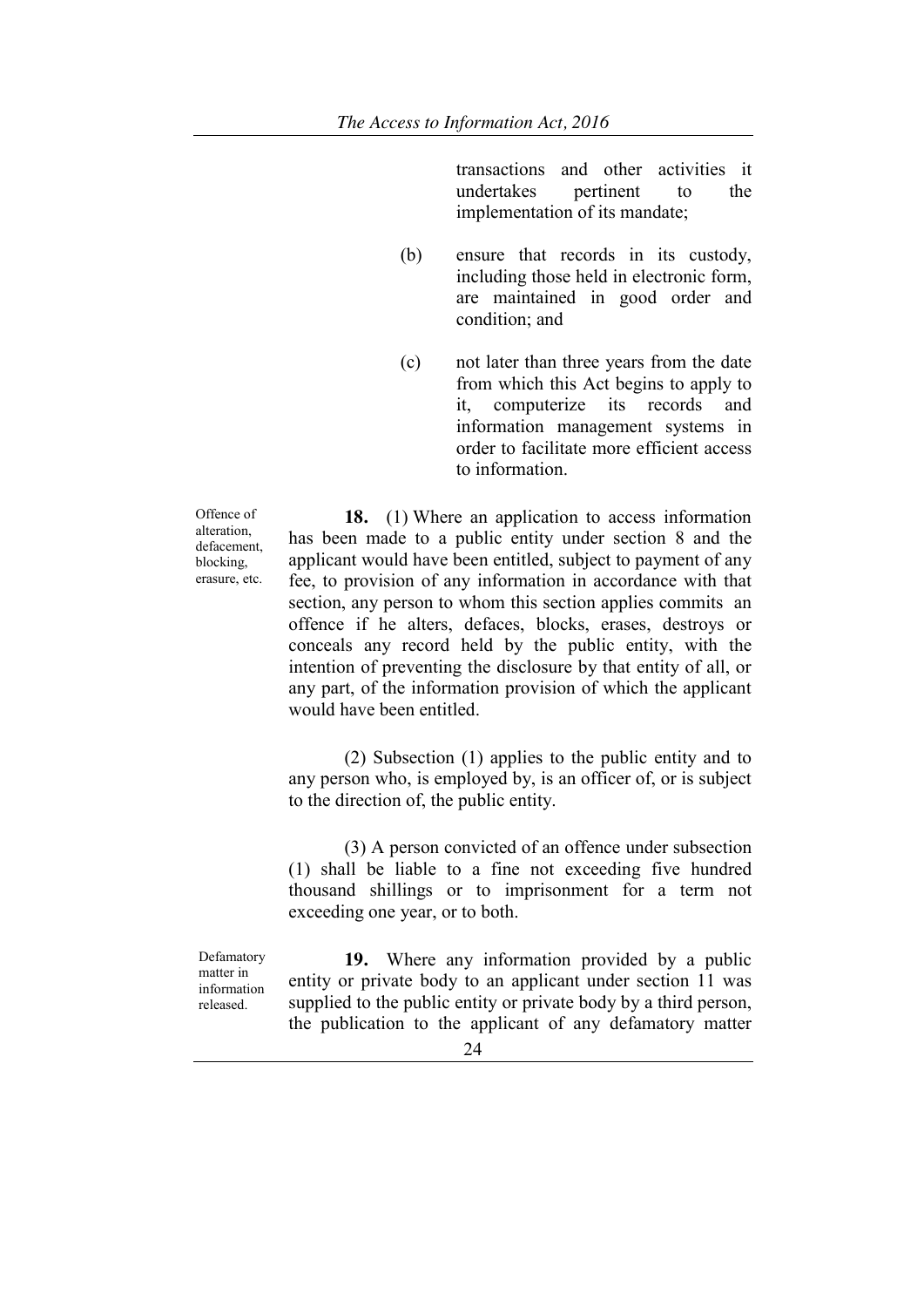contained in the information shall be privileged unless the publication is shown to have been made with malice.

# **PART V**— **CONFERMENT ON THE COMMISSION OF OVERSIGHT AND ENFORCEMENT FUNCTIONS AND POWERS**

Role of the

Role of the **20.** (1) The Commission is hereby granted the powers Commission. of oversight and enforcement of this Act.

> (2) In the performance of its functions under this Act, the Commission shall be guided by the national values and principles of the Constitution.

> (3) The Commission shall designate one of the Commissioners as "Access to Information Commissioner" with specific responsibility of performing the functions assigned to the Commission under this Act.

Functions of the Commission. to—

**21.** (1) The functions of the Commission shall be

- (a) investigate, on its initiative or upon complaint made by any person or group of persons, violation of the provisions of this Act;
- (b) request for and receive reports from public entities with respect to the implementation of this Act and of the Act relating to data protection and to assess and act on those reports with a view to assessing and evaluating the use and disclosure of information and the protection of personal data;
- (c) develop and facilitate public education awareness and develop programmes on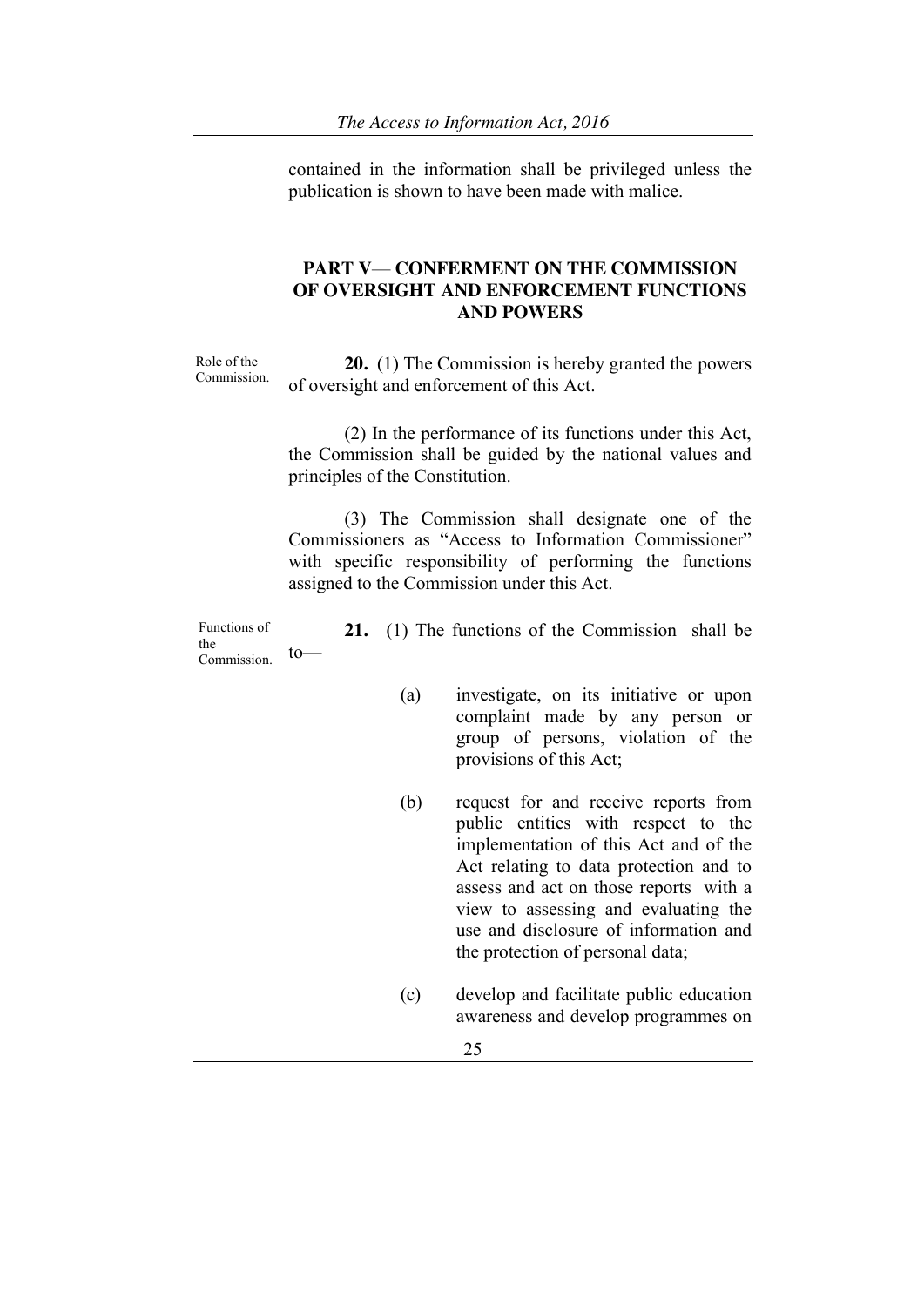right to access to information and right to protection of personal data;

- (d) work with public entities to promote the right to access to information and work with other regulatory bodies on promotion and compliance with data protection measures in terms of legislation;
- (e) monitor state compliance with international treaty obligations relating to freedom of and right of access to information and protection of personal data;
- (f) hear and determine complaints and review decisions arising from violations of the right to access to information;
- (g) promote protection of data as provided for under this Act or the Constitution; and
- (h) perform such other functions as the Commission may consider necessary for the promotion of access to information and promotion of data protection.

(2) The Commission shall have all the powers as are provided for under this Act, its constitutive Act and the Constitution as are necessary for the performance of its functions under this Act.

(3) The decisions of the Commission shall be binding on the national and county governments.

26 Inquiry into **22.** (1) A person wishing to lodge a complaint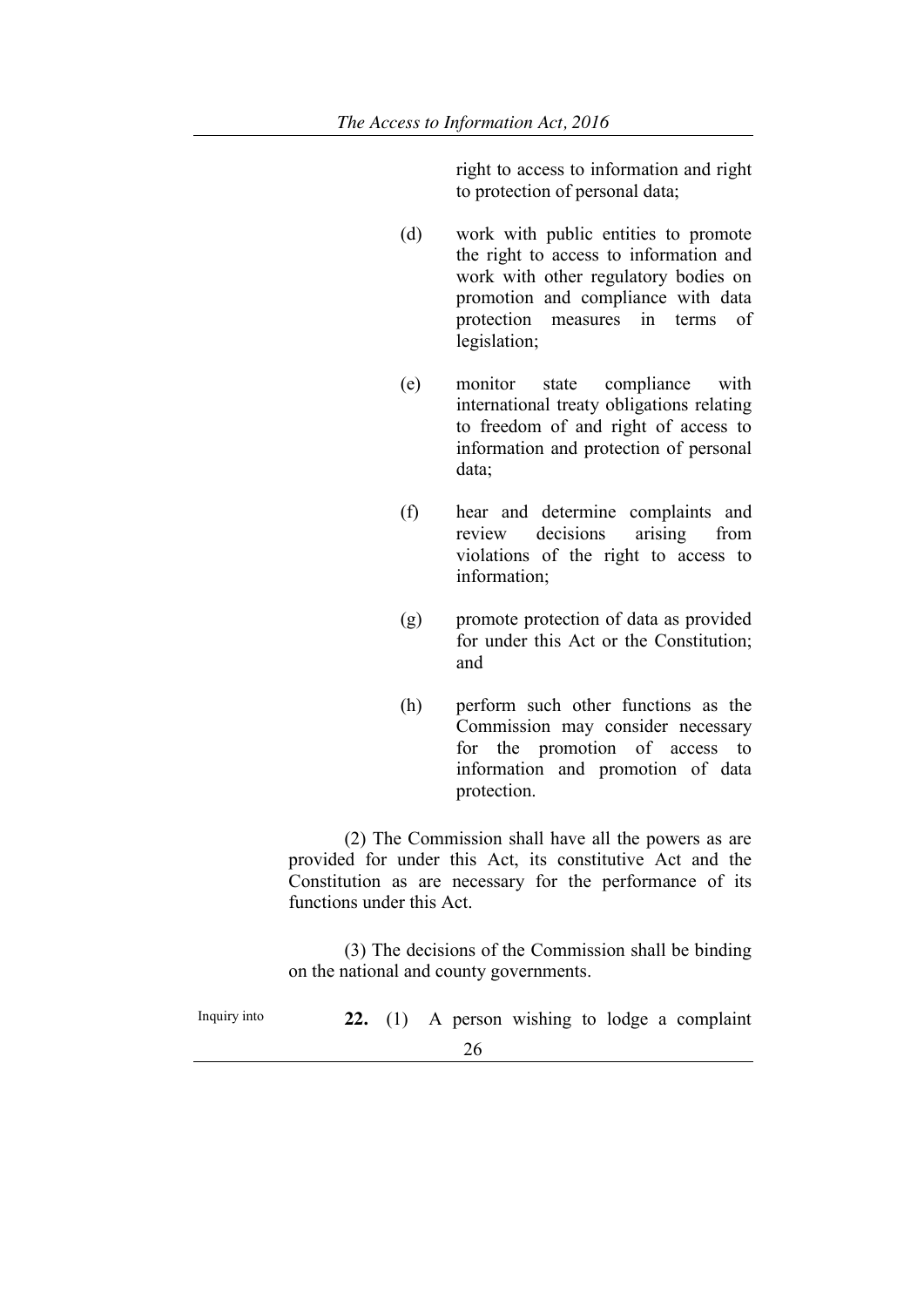complaints. under this Act shall do so orally or in writing to the secretary or such other person as may be duly authorized by the Commission for that purpose.

> (2) A complaint lodged under subsection (1) shall be in such form and contain such particulars as the Commission may, from time to time, prescribe.

> (3) Upon receipt of a complaint under subsection (1), the Commission may—

- (a) call for information or a report regarding such complaint from the public entity or any other body within such reasonable time as may be specified by the Commission and—
	- (i) if the information or report called for is not received within the time stipulated by the Commission, the Commission may proceed to inquire into the complaint without such information or report; and
	- (ii) if on receipt of the information or report the Commission is satisfied either that no further action is required or that the required action has been initiated by the public entity, the Commission shall, in writing, inform the complainant accordingly and take no further action; or
- (b) without prejudice to paragraph (a), initiate such inquiry as it considers necessary, having regard to the nature of the complaint.
	- 27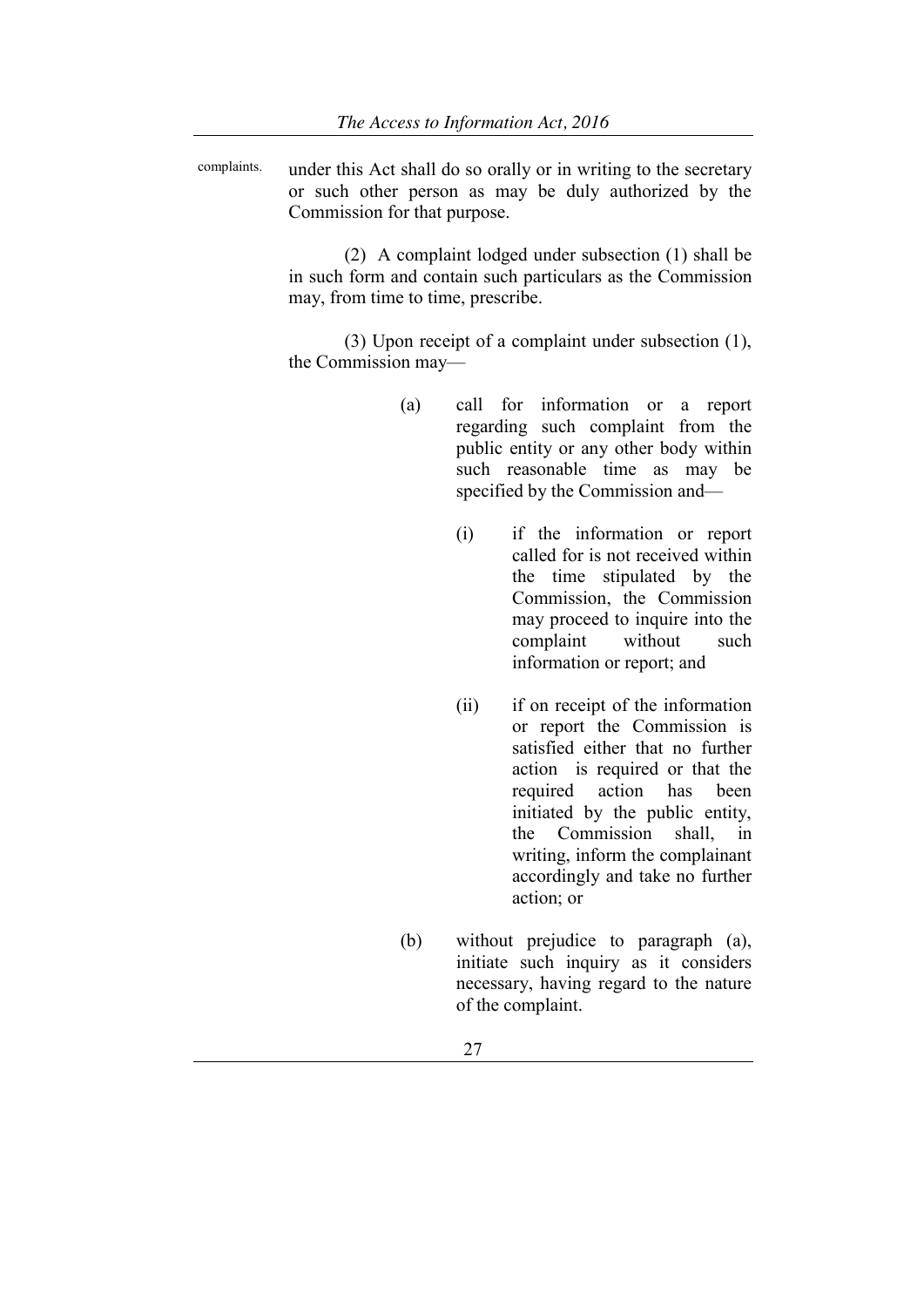Powers of the Commission. **23.** (1) In the performance of its functions under this Act, the Commission shall have the power to—

- (a) issue summonses or other orders requiring the attendance of any person before the Commission and the production of any document or record relevant to any investigation by the Commission;
- (b) question any person in respect of any subject matter under investigation before the Commission; and
- (c) require any person to disclose any information within such person's knowledge relevant to any investigation by the Commission.

(2) The Commission may, if satisfied that there has been an infringement of the provisions of this Act, order—

- (a) the release of any information withheld unlawfully;
- (b) a recommendation for the payment of compensation; or
- (c) any other lawful remedy or redress.

(3) A person who is not satisfied with an order made by the Commission under subsection (2) may appeal to the High Court within twenty-one days from the date the order was made.

(4) An order of the Commission under subsection (2) may be filed in the High Court by any party thereto in such manner as the Commission may, in regulations made in consultation with the Chief Justice, prescribe and such party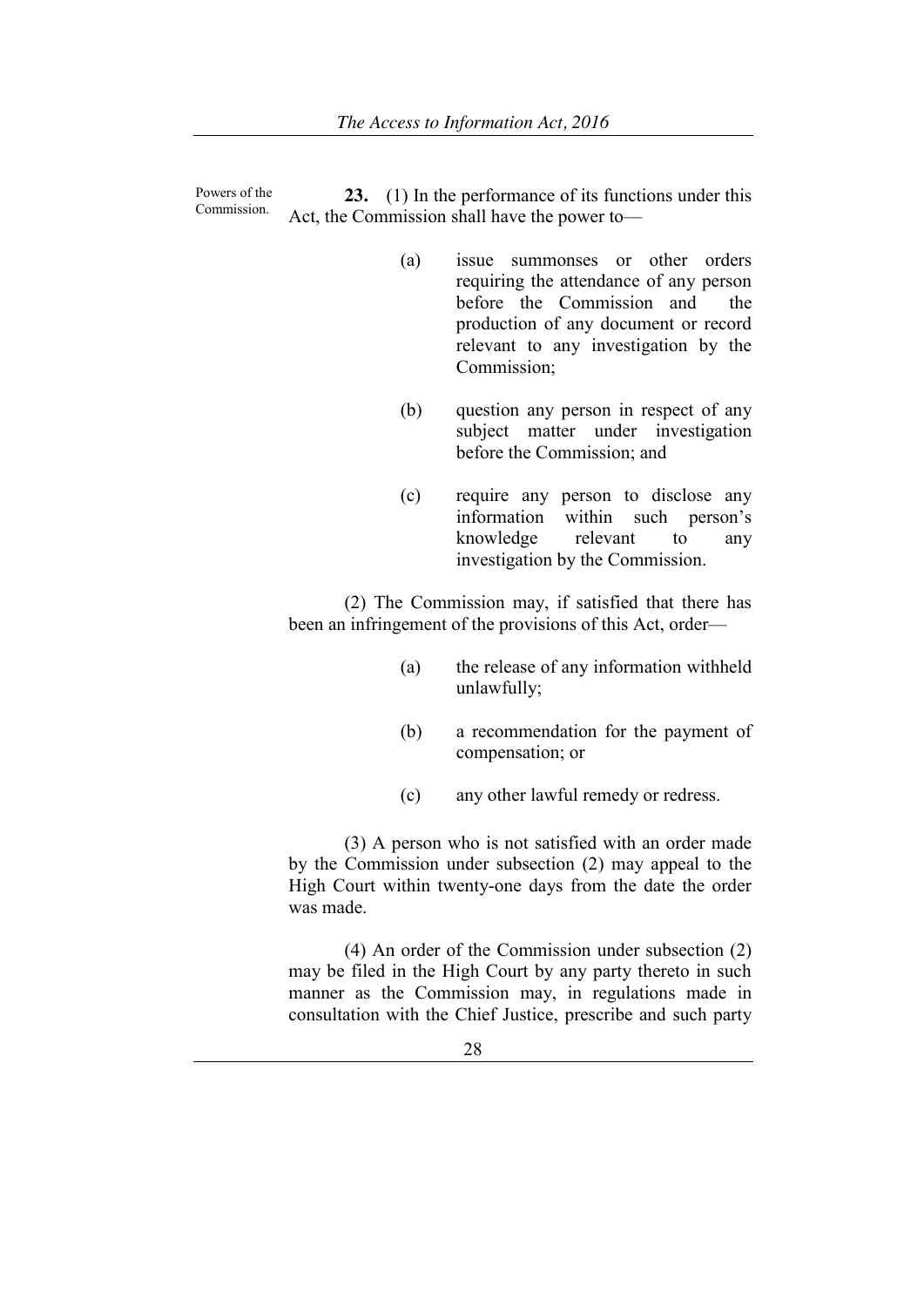shall give written notice of the filing of the order to all other parties within thirty days of the date of the filing of the order.

(5) If no appeal is filed under subsection (3), the party in favour of whom the order is made by the Commission may apply *ex-parte* by summons for leave to enforce such order as a decree, and the order may be executed in the same manner as an order of the High Court to the like effect.

(6) Public entities and relevant private bodies shall provide to the Commission such reports as required by the Act.

(7) The Commission shall, in consultation with the public, develop and publicize guidelines detailing the reporting requirements including the manner, means and timeframes that apply to public entities and relevant private bodies.

(8) The Commission may request any further information from the public entity or the relevant private body to facilitate and enhance monitoring at any time and may issue an order compelling the provision of such further information.

Powers relating to investigation.

**24.**(1) The Commission may, for the purpose of conducting any investigation pertaining to an inquiry, utilize the services of any public officer or investigation agency of the Government and where a public officer is so utilized under this subsection, the Commission shall pay such expenses as may be incurred by the public officer or agency for the service rendered.

(2) For the purpose of investigating any matter pertaining to an inquiry, a public servant or agency whose services are utilized under subsection (1) may, subject to the direction and control of the Commission—

> (a) summon and enforce the attendance of any person for examination;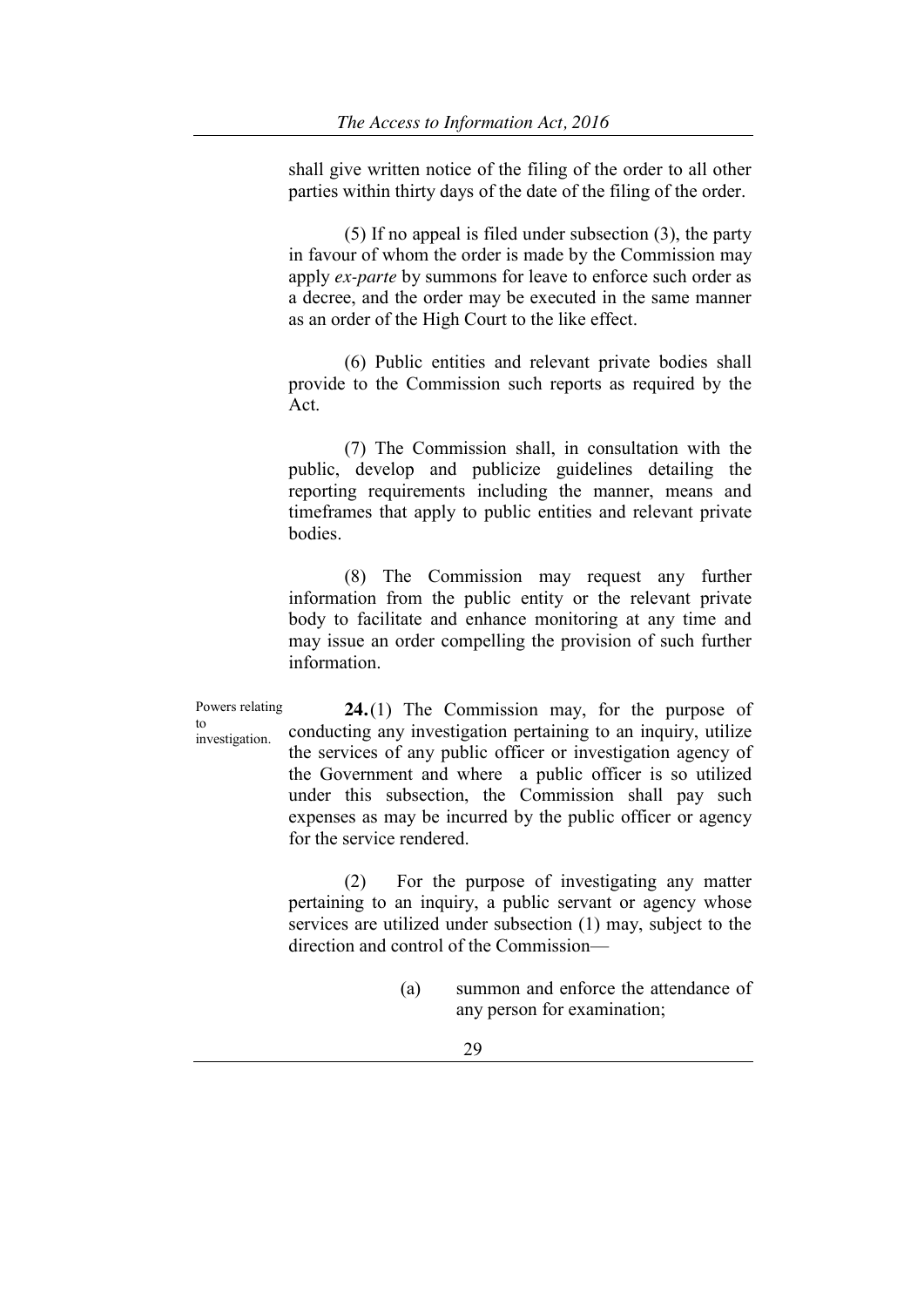- (b) require the discovery and production of any information;
- (c) subject to the provisions of this Act, requisition any public records or copy thereof from any public officer; and
- (d) take a statement under oath in relation to any investigation it is undertaking.

(3) The provisions of section 23 shall apply in relation to any statement made by a person before any public officer or agency whose services are utilized under subsection (1) as they apply in relation to any statement made by a person in the course of giving evidence before the Commission.

(4) The public officer or agency whose services are utilized under subsection (1) shall investigate into any matter pertaining to the inquiry and submit a report thereon to the Commission in that behalf.

(5) The Commission shall satisfy itself on the correctness of the facts stated and the conclusion, if any, arrived at in the report submitted to it under subsection (4) and for that purpose, the Commission may make such inquiry, including the examination of any person who conducts or assists in the investigation, as it considers necessary.

# **PART VI—PROVISIONS ON DELEGATED POWERS**

Regulations. **25.** (1) The Cabinet Secretary may, in consultation<br>with the Commission make regulations prescribing the Commission, make regulations, prescribing anything required by this Act to be prescribed or generally for the better carrying into effect the provisions of this Act .

> (2) Without prejudice to the generality of subsection (1), the regulations may provide for—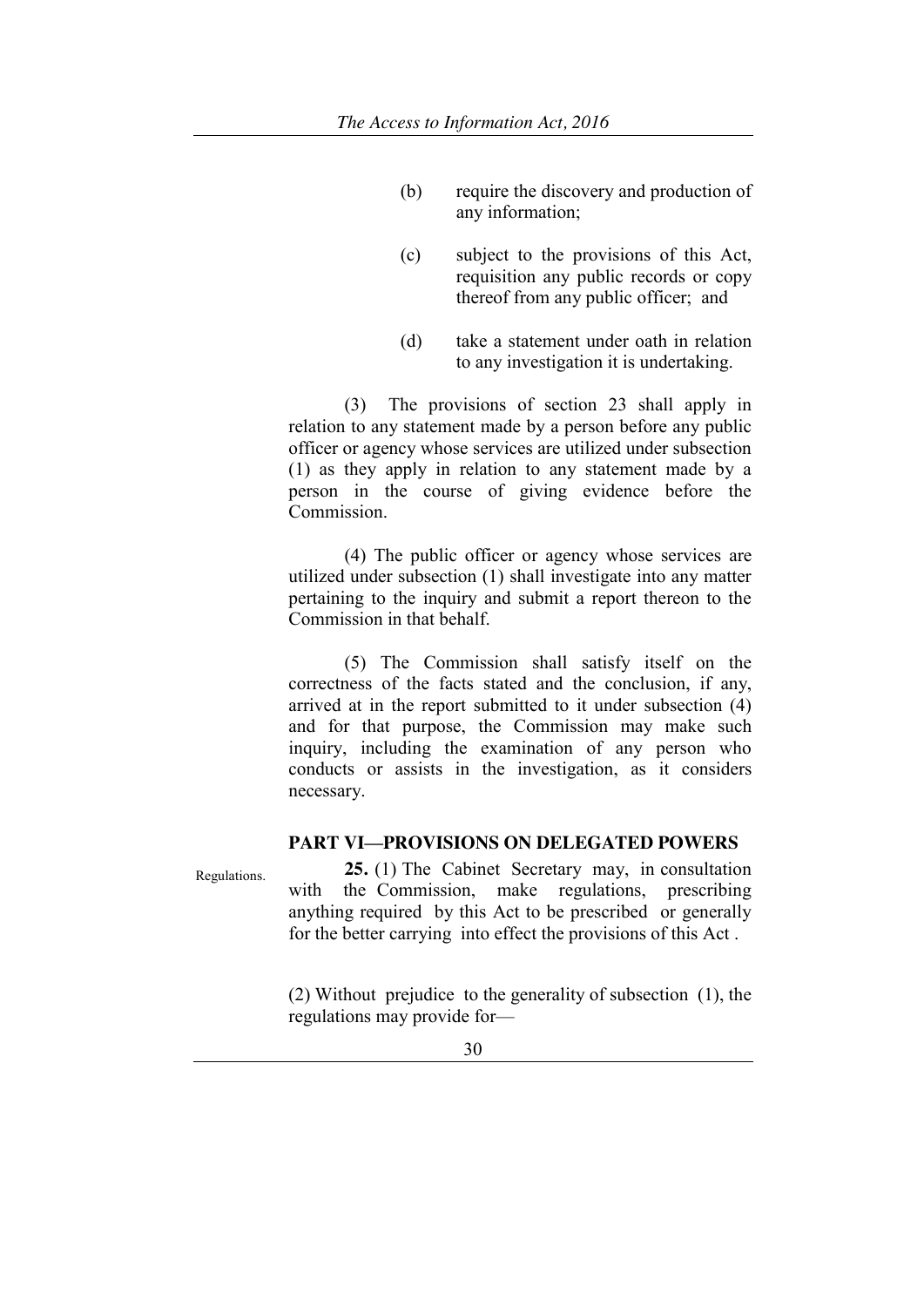- (a) the manner in which applications under this Act shall be made;
- (b) the form in which information requested under this Act shall be supplied;
- (c) the making of an application for personal information by representatives of the person to whom the information relates;
- (d) the measures to be taken by public entities to facilitate the exercise by persons of their rights under this Act;
- (e) the measures to be taken by public entities to ensure that adequate records are created and maintained by the entities;
- (f) the procedures for the making of an application by a complainant for the review by the Commission, of a decision made by a public entity relating to access to information;
- (g) the procedure to be followed by a public entity in consulting with a third party before giving access to information obtained by it from that party;
- (h) the procedures requiring a public entity to ensure that personal information is accurate;
- (i) compensation to be sought by an individual who has suffered damage as a result of the holding of inaccurate information about the individual's personal affairs by a public entity;
- (j) the records that public entities shall be required to keep; or
- (k) such matters as are contemplated by or necessary for giving full effect to this Act and for its due administration.
- (3) For the purposes of Article 94 (6) of the Constitution—
	- 31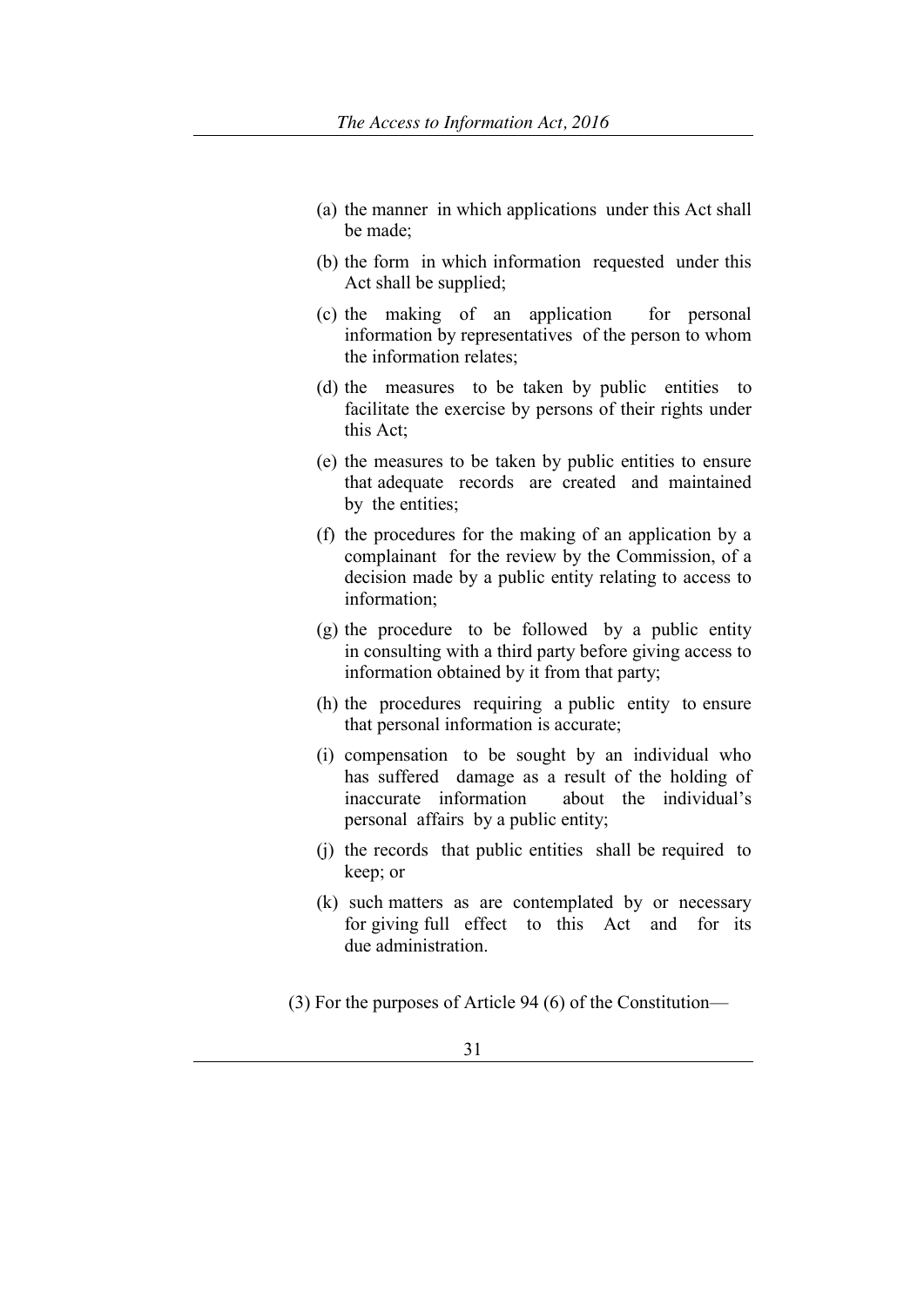- (a) the purpose and objective of the delegation under this section is to enable the Cabinet Secretary to make regulations for better carrying into effect the provisions of this Act;
- (b) the authority of the Cabinet Secretary to make regulations under this Act shall be limited to bringing into effect the provisions of this Act and fulfilment of the objectives specified under this section;
- (c) the principles and standards applicable to the delegated power referred to under this section are those found in—
- No. 23 of 2013. (i) the Statutory Instruments Act, 2013;

Cap 2.

(ii) the Interpretation and General Provisions Act,

(iii) the general rules of international law as specified under Article 2(5) of the Constitution; and

(iv) any treaty and convention ratified by Kenya under Article 2(6) of the Constitution.

### **PART VII—MISCELLANEOUS PROVISIONS**

Annual reports. **26.**(1) The Commission shall submit an annual report to Parliament and may, at any time, submit special reports to the Cabinet Secretary on any matter relating to any of its functions.

> (2) The annual report submitted by the Commission under subsection (1) shall include an overall assessment by the Commission of the performance of the Government with regard to access to information during the period under review.

> (3) The Cabinet Secretary shall lay the annual report of the Commission before Parliament within two months of receipt thereof, with any comments thereon which the

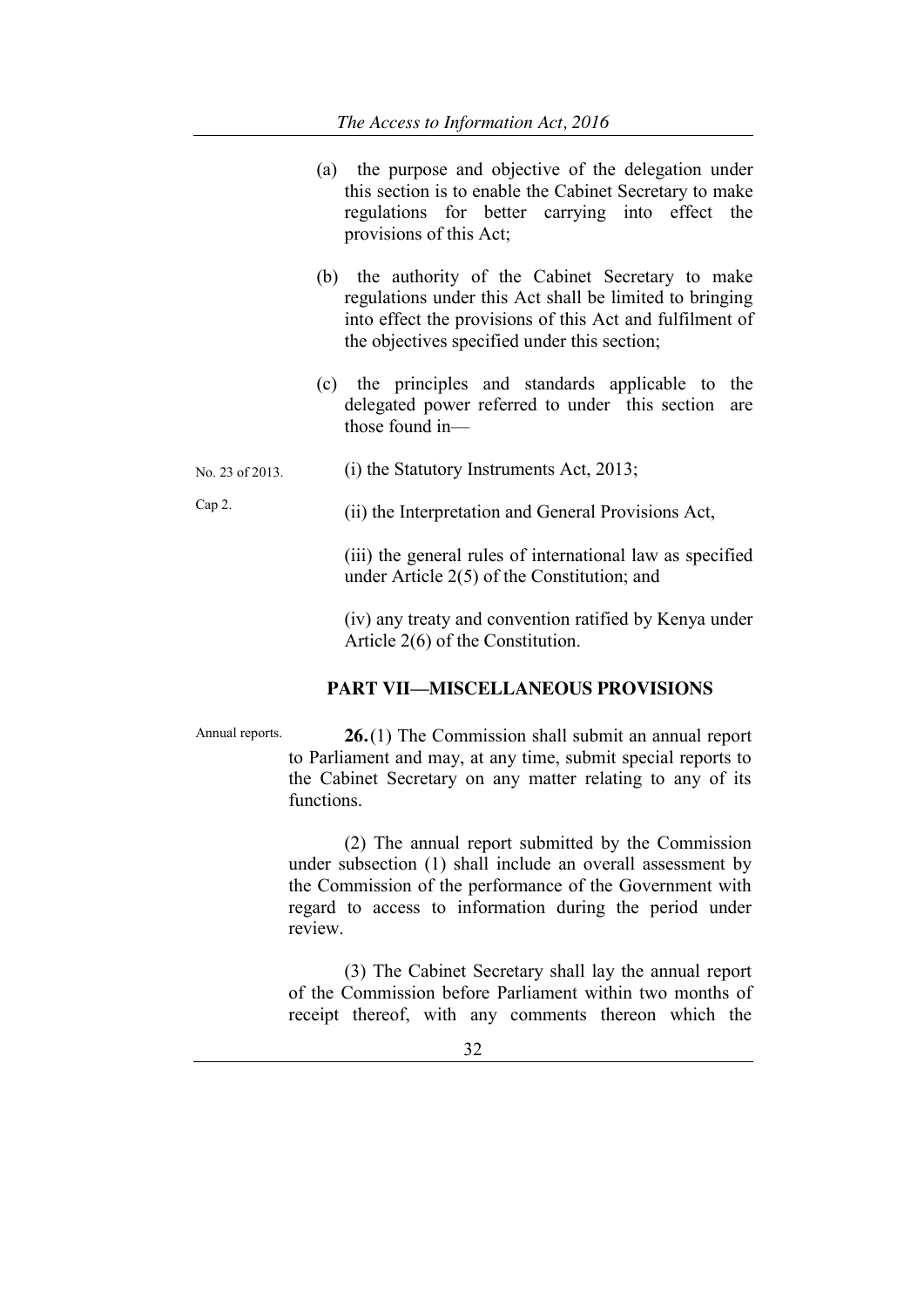Cabinet Secretary considers necessary.

(4) The Cabinet Secretary shall be required, in every year, to report to Parliament the steps which the Government has taken in implementing recommendations made in the Commission's reports.

Reports by public entities. **27.**On or before the  $30<sup>th</sup>$  day of June of each year, every public entity shall submit to the Commission a report covering the preceding year, which shall include—

- (a) the number of requests for information received by the entity and the number of requests processed;
- (b) the number of determinations made by the authority not to comply with the requests for information under section 8, and the main grounds for such determinations;
- (c) the average number of days taken by the entity to process different types of requests;
- (d) the total amount of fees collected by the public entity while processing requests; and
- (e) the number of full-time staff of the public entity devoted to processing requests for information and the total amount expended by the entity for processing such requests.

Offences and penalties. **28.** (1) Any person who knowingly discloses exempt information in contravention of this Act commits an offence and is liable, on conviction, to a fine not exceeding one million shillings, or to imprisonment for a term not exceeding three years, or both.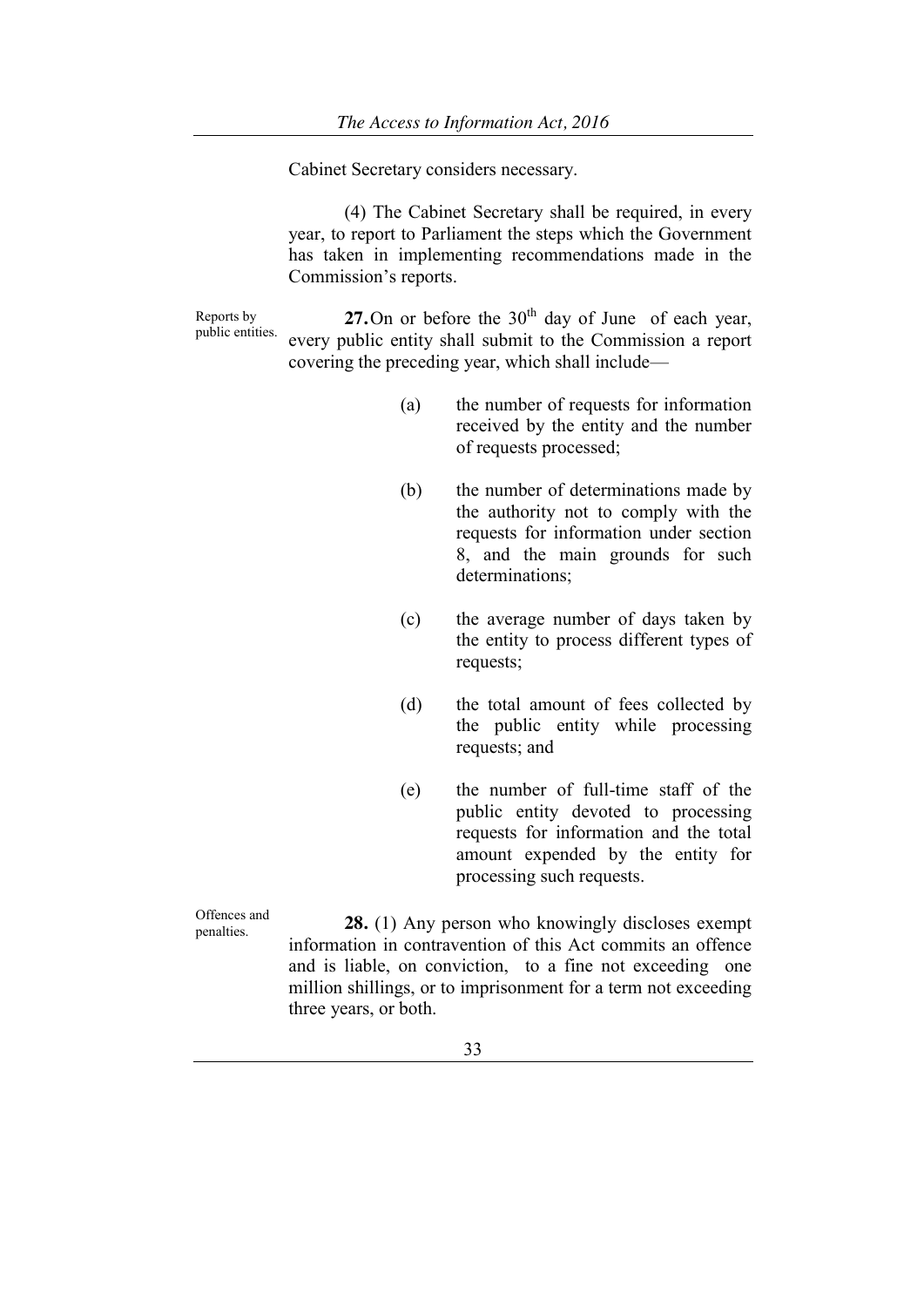(2) It shall be a defence to a charge under subsection (1) that the exempt information disclosed was already in the public domain at the time of disclosure.

- (3) An information access officer who—
- (a) refuses to assist a requester who is unable to write to reduce the oral request to writing in the prescribed form and provide a copy to the applicant in accordance with section 8(2);
- (b) refuses to accept a request for information;
- (c) fails to respond to a request for information within the prescribed time; or
- (d) fails to comply with the duty to take reasonable steps to make information available in a form that is capable of being read, viewed or heard by a requester with disability in accordance with section 11(3),

commits an offence and is liable, on conviction, to a fine not exceeding fifty thousand shillings, or to imprisonment for a term not exceeding three months, or both.

- (4) Any person who
	- (a) charges a fee exceeding the actual costs of making copies of such information and supplying them to the applicant;
	- (b) fails to respond to a request for information required for the exercise or protection of a right in accordance with the requirements of this Act;
	- (c) fails to respond to a request to correct personal information; or
	- (d) it having been ascertained that information held is out of date, inaccurate or incomplete, fails within the

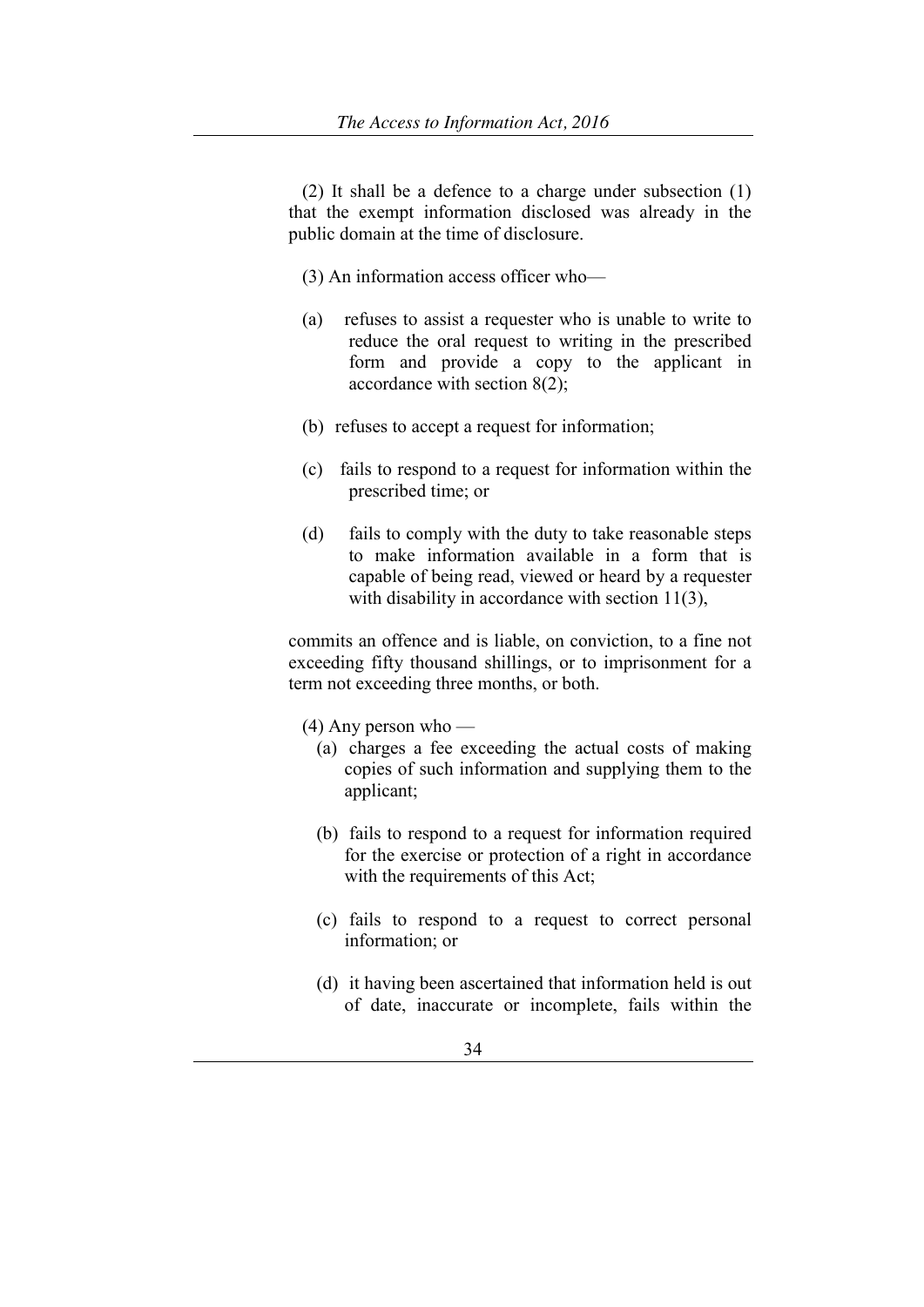prescribed time, or within a reasonable time if no time is prescribed, to correct, destroy or delete the information, or to attach a statement to the information in accordance with section 13,

commits an offence and is liable, on conviction, to a fine not exceeding one hundred thousand shillings, or imprisonment for a term not exceeding six months, or both.

(5) Any person who is convicted of an offence under section 18(3) after a request has been made for disclosure of the information in question, with the intention of preventing the disclosure of that information in response to that request is liable to a fine not exceeding five hundred thousand shillings or to imprisonment for a term not exceeding two years, or to both.

(6) Any relevant private body that fails to make publicly available the name and contact details of its information access officer or officers commits and offence and is liable on conviction to a fine not exceeding five hundred thousand shillings.

(7) Any relevant private body that is convicted, or any officer of which is convicted of an offence under this Act, or which, although not convicted is in serious breach of this Act may, after a fair hearing, be debarred from entering into any future contract with government under the laws relating to matters of procurement and disposal.

- (8) A person who—
	- (a) fails to attend before the Commission in accordance with any summons or order issued under subsection  $23(1)(a)$ ;
	- (b) knowingly gives any false or misleading statement of information to the Commission; or
	- (c) causes an obstruction or disturbance in the course of any proceedings before the Commission,

commits an offence and shall be liable, on conviction, to a

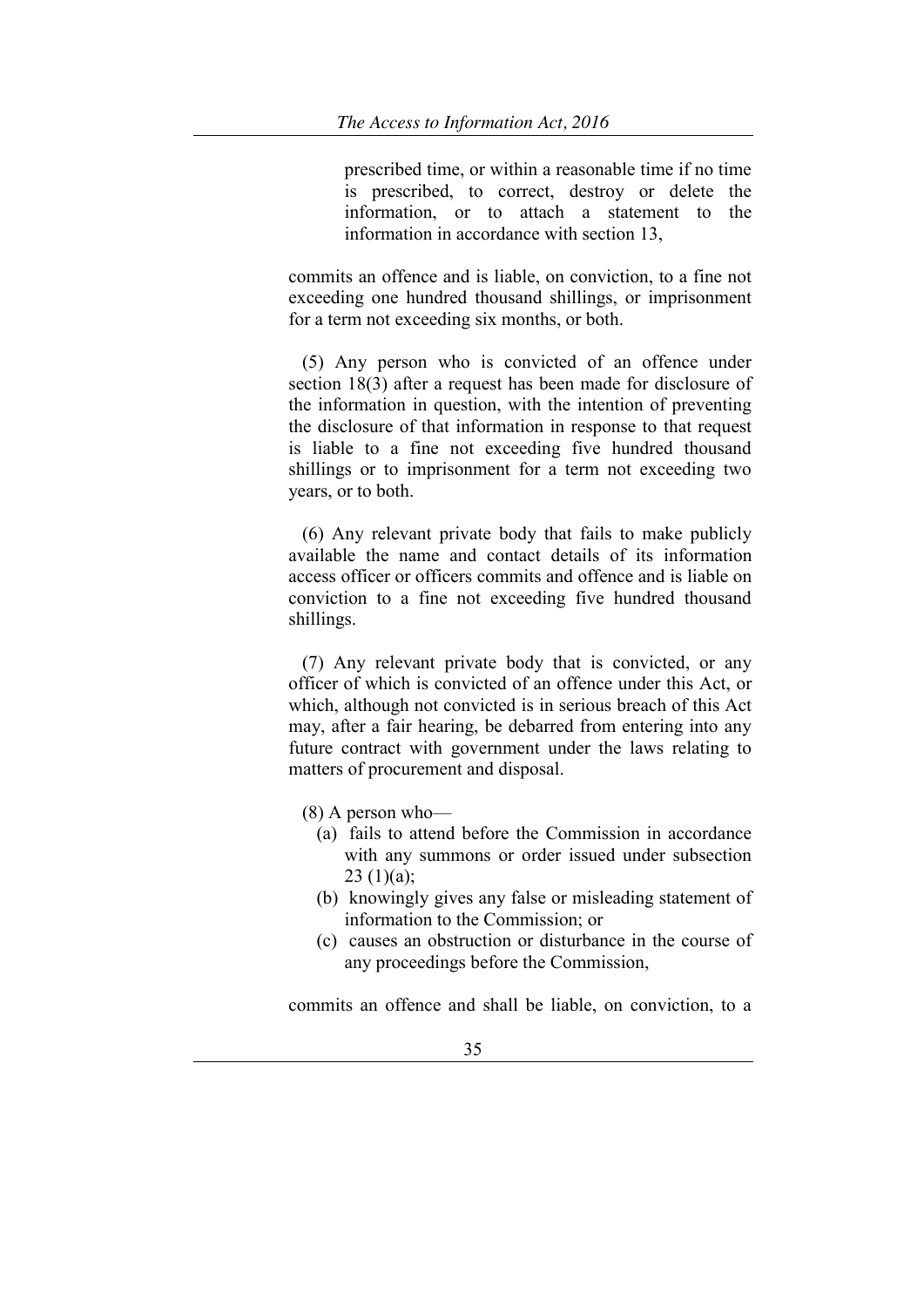fine not exceeding three hundred thousand shillings, or to imprisonment for a term not exceeding six months, or to both.

(9) A person shall not be criminally liable for the disclosure or authorisation of the disclosure made in good faith in reliance on this Act.

(10) A person to whom information is disclosed under this Act, conveys that information to others but who alters the information, or conceals part of the information or misrepresents the information, with intent to deceive, commits an offence, and is liable on conviction to fine not exceeding two hundred thousand shillings or to imprisonment for a term not exceeding one year, or to both.

Consequential amendments. **29.** The written laws identified in the Schedule are amended in the manner identified therein.

# **SCHEDULE** (s. 29)

### **CONSEQUENTIAL AMENDMENTS**

#### *Records Disposal Act*

Cap. 14 **1.** (1) This paragraph amends the Records Disposal Act.

> (2) Section 2 of the Act is amended by deleting the words "Chief Archivist" wherever they appear and substituting therefor the expression "Kenya National Archives and Documentation Service and the Commission on Administrative Justice"

### *Public Archives and Documentation Service Act*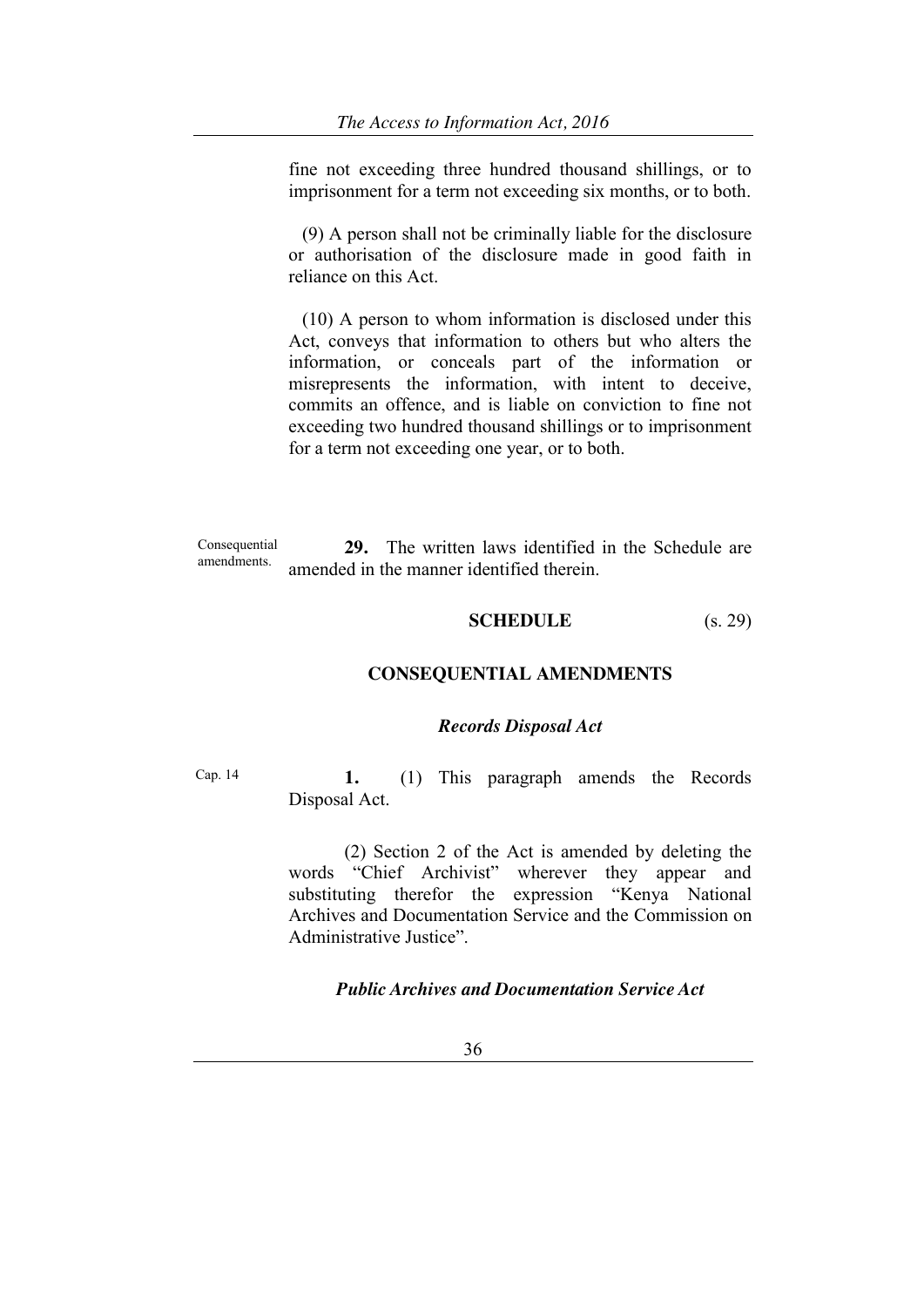Cap. 19 **2.** (1) This paragraph amends the Public Archives and Documentation Service Act.

> (2) Section 5A of the Act is amended by inserting the following new proviso immediately after the word "public" appearing in the last line of subsection (1)—

> > ―Provided that the restriction from circulation shall only relate to exempt information provided for in section 6".

(3) The Act is amended in section 6 by deleting subsections  $(2)$  and  $(3)$ .

(4) Section 7 of the Act is amended by inserting the expression "in consultation with the Commission on Administrative Justice and" immediately before the words "with the approval of the Minister".

### *Public Officer Ethics Act, 2003*

No. 4 of 2003 **3.** (1) This paragraph amends the Public Officer Ethics Act, 2003.

> (2) Section 41 of the Act is amended by inserting the following proviso immediately after the word "both" appearing in the last line—

> > ―Provided that the provision of this section as to divulging of information without lawful excuse shall only apply to exempt information provided for in section 6."

# *Official Secrets Act*

Cap. 187 **4.** (1) This paragraph amends the Official Secrets Act.